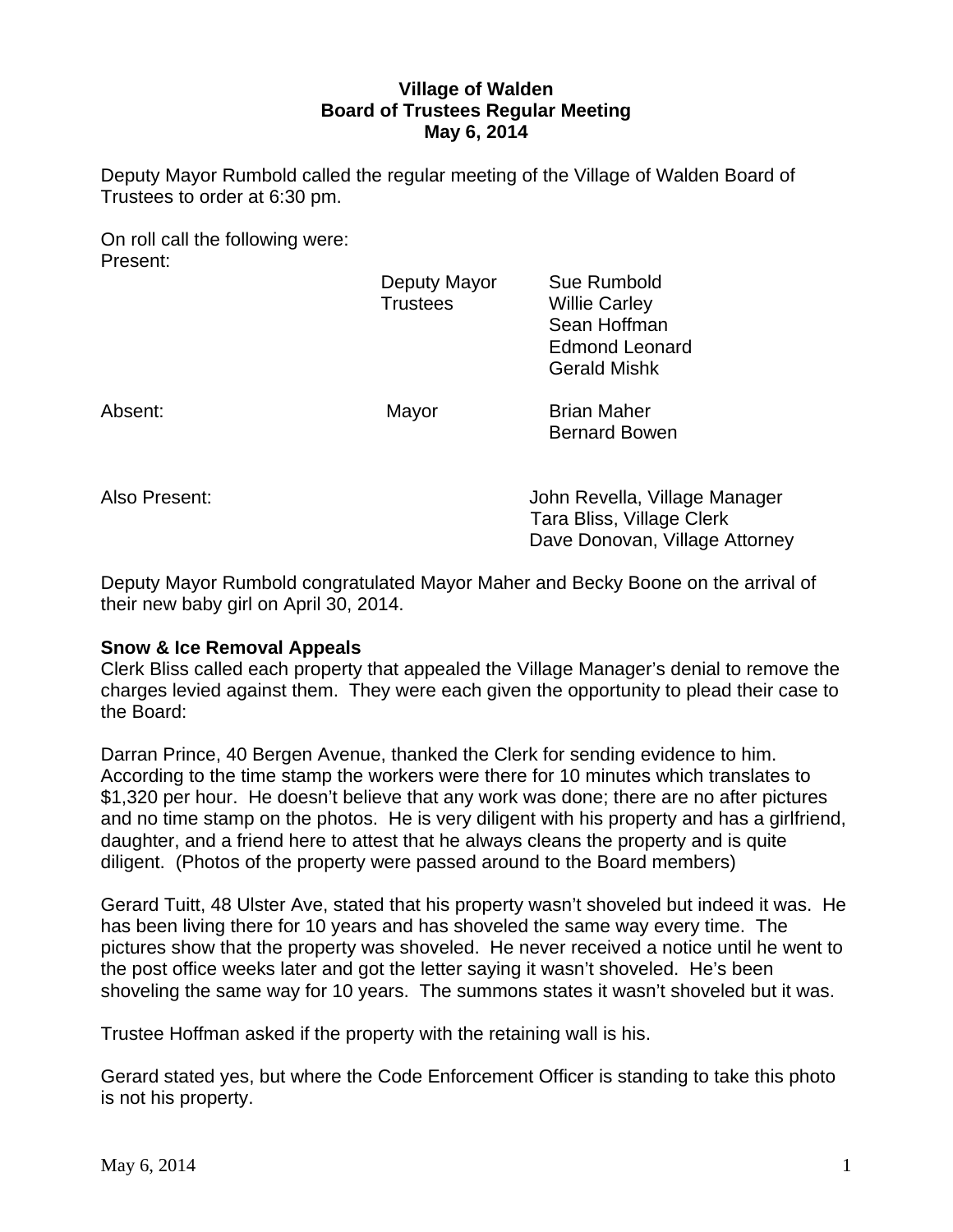Trustee Hoffman stated that it's not a question of whether he shoveled or not, clearly there was some shoveling done. He thinks that it is an insufficient width, narrow passageway.

Gerard stated he's shoveled the same way for 10 years.

Trustee Hoffman asked what if someone with a stroller or wheelchair tried to pass by.

Gerard reiterated that the summons states that it wasn't shoveled which is not accurate. It should state it is not done to the correct width and he should be charged a lesser fee. If he had known that it had to be wider he wouldn't have wasted his time doing that. He never received the 24 hour notice.

Deputy Mayor Rumbold stated for the record that there is no regulation in our code that states you have to get any kind of notice written or otherwise. We do that as a courtesy to give people notice to comply with the code but there is not requirement that we have to do that, just so that people know.

Gerard stated he never received any notice and it's been like that for 10 years. He takes care of his property and his neighbor's property which is abandoned, 44 Ulster Avenue. He's the one that calls to get trees taken down etc. at that abandoned property and if he had known the law he would have done it wider. As you can see it has been shoveled and if he took the time to shovel that he would have done the full width. Since it's only a question of the width he thinks \$220 is too much since he did some of it. Since he's been doing that for 10 years he thinks he is due a courtesy from the Village of some kind. He's a hard working tax payer.

Shanika Robinson, 101 South Montgomery Street, stated that she is new to Walden, been here for 2 years. Her first year here she didn't know anything about the codes as they are not in her lease. This year she is now faced with the regulations. She did her best to shovel. She recalls one day that she shoveled and both neighbors on either side of her tried to help keep hers shoveled and the plow truck came and pushed the snow back on top of the sidewalk. She asked how she is going to get it off as we had so much snow; it was ridiculous having water damages and what not. She feels that this was an unusual winter and not only from icing but for the people of Walden and what was put in place that maybe moving forward as a community we can readjust some of the things that have been put in place because who is to say that next year we won't get two times as much or more and you won't have another room full of people. She has verification from neighbors stating that they worked it out the best they could, she volunteered her yard to park cars for neighbors so they didn't get tickets and things like that. She thought this year it was good for Walden in her case to see them pull together to help one another. She comes from the Town of Newburgh and was involved in politics and has influential people in her family so to see coming from that to here she's very pleased. She has no regrets moving here and is happy to be here. She desires to integrate into this community.

May 6, 2014 2 Michael Santarpia, 73 N. Montgomery Street, stated that he received a summons on December 20, 2013 for not having the walkway wide enough. There were 2 snow storms within 3 days and every time the plow comes through and you have to do it 3 or 4 times like he does. He was at his son's house in Poughkeepsie and came back just to shovel the snow. He has a question about the 5% fee charged on the invoice on top of the \$200 fee, what is that for.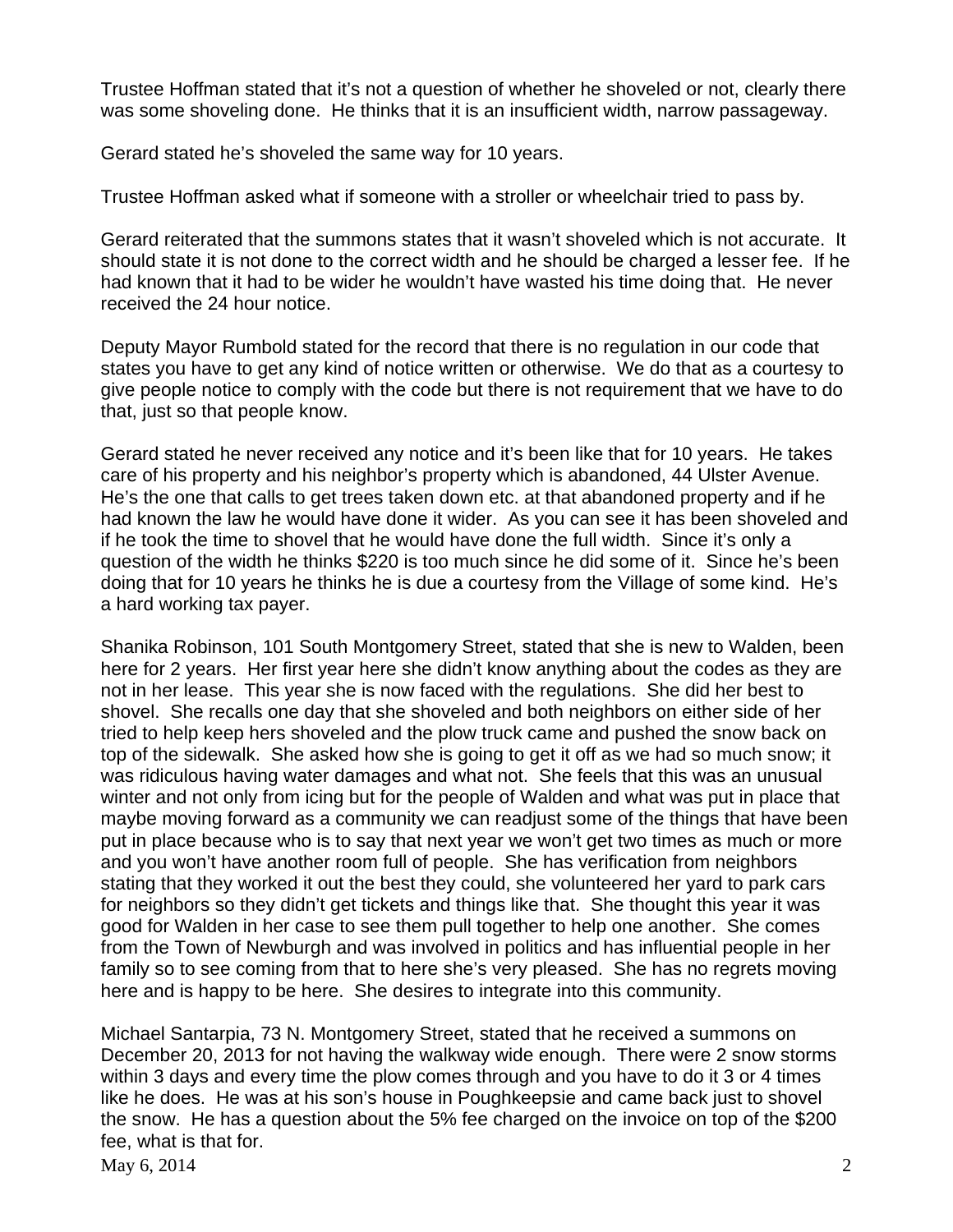Manager Revella replied it's for administrative costs; postage, printing, those types of things.

Michael continued that it shows here that they did 10 houses between 3pm and 5:30pm that day and charged \$220 to each one. That's \$1200 in fees and then administrative fees on top of that.

Manager Revella replied yes, each property gets it's mailing, with 6 employees doing the work plus the vehicle needs such as gas and maintenance.

Michael commented that it's a nice business to be in. He was there when they came to do his path and it's a good thing he didn't know as he would really feel like a fool. They were there for 15 minutes and it was 55 degrees that day. He's getting up there in years. His neighbor died shoveling snow about 10 years ago and he was only 59. He's not going to kill himself out there. Its bad enough he had to come back. With something like this if he ever went away and someone didn't take care of his house, he'd owe \$4,000 with 18 snow storms. Then you foreclose on my house for not having a path wide enough.

Manager Revella stated the county would do that, we don't foreclose on houses.

Michael stated he understands putting the garbage on my taxes but a fine. That's like putting a traffic ticket on my taxes.

Manager Revella stated if you don't pay your traffic tickets they put out a warrant for your arrest.

Michael continued that something like this you don't go in front of a judge. He appealed to Manager Revella and he didn't even look into the matter.

Manager Revella replied he did look into the matter.

Trustee Hoffman interjected that he did look into the matter. He took off of work in the morning and went with the manager to look into the matter.

Michael asked if he did why then didn't he notice the 5% fee error on the invoice.

Trustee Hoffman replied it's not his job to fix typographical error. But what he did notice was that he is correct, there were 2 storms. The Village chose not to go out after the first storm. The 1<sup>st</sup> storm was 6 inches on December 15<sup>th</sup>, the 2<sup>nd</sup> storm was 4 inches on December 17<sup>th</sup>, and you were cited on December 20<sup>th</sup> which is 5 days after the 1<sup>st</sup> storm and 3 days after the  $2^{nd}$  storm.

Michael asked if he had the picture of his walkway. What is the measurement?

Trustee Hoffman replied yes, and actually on every cited property here tonight he has the measurement to the inch.

Michael stated we are talking about a few inches.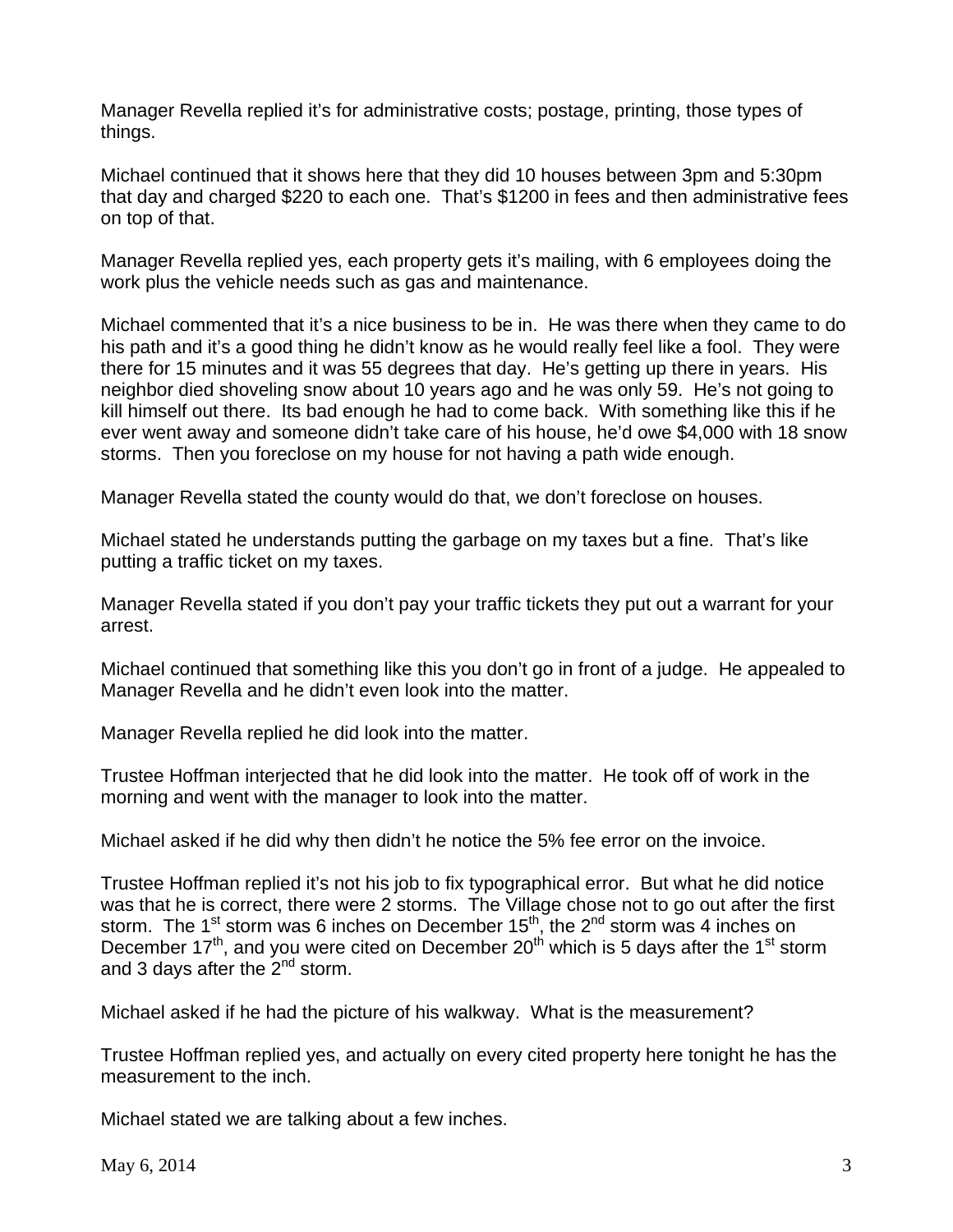Trustee Hoffman replied that he had the same thought actually but what he has said at the last meeting encouraged him to go out and seek out some neutral information. He is disappointed in what he found out. The Village requires the full width, 48inches or 4 feet. The Code Enforcement Officer stated that he didn't cite anyone If they had at least 2 feet.

Michael stated if you look at his picture you will see at least 2 feet, probably 3 feet; so we are talking about a few inches here. 18 snow storms you have to use some discretion.

Trustee Hoffman stated that personally he thinks he did use discretion. He went out 3 days after the last storm.

Michael argued that he told him the plow moves it back each storm. If you go away for a few days he would have to have someone on call. He came back to make sure he didn't leave it.

Trustee Hoffman stated that he has an obligation to make sure the sidewalk is clear and safe to pass.

Michael stated he knows what his obligations are and he does, sometime 3 or 4 times per storm. Some people don't have that but he's right on Route 52 and has a lot of snow that piles up there.

Trustee Hoffman added yes; and a lot of pedestrians also.

Michael continued that between the 2 storms, you don't think it's hard enough if you can't get through with the plow. Besides he thinks the homeowners shouldn't get hit with \$220 for 15 minutes work.

Trustee Hoffman commented that few minutes ago you were saying how difficult it is to shovel and now you are saying it's easy.

Michael stated they moved a few inches. You want to act like you are right but you are wrong and you didn't look into the matter. He'd like you to remember that the Mayor made a statement that they should have used discretion on 18 snow storms.

Kurt Engness, 2431 Albany Post Road and owner of 72 Orchard Street, stated that he usually plows the property and sometimes the tenants take care of it too but the property next to his hasn't been touched for years. He takes all the snow from the front of his property and plows to the back of house. He also salts the driveway. Has a truck with a spreader and he does multiple places in the area. It's across from the school. He has multiple properties in the area and does all of them. It was once an abandoned property and he came in an cleaned it up and is almost brand new now. He has a certified letter from the tenant that they took care of it that day twice and he was there twice also. The letter he received was dated March  $6<sup>th</sup>$  for the February  $7<sup>th</sup>$  storm and no time limit to clean up. He was fined the same day they supposedly came to do it. The only time they come through to do the neighbors property is when they come through with the loader.

Trustee Mishk asked if he received the notice on his house.

May 6, 2014  $\frac{4}{3}$ Kurt replied no, but he doesn't live there.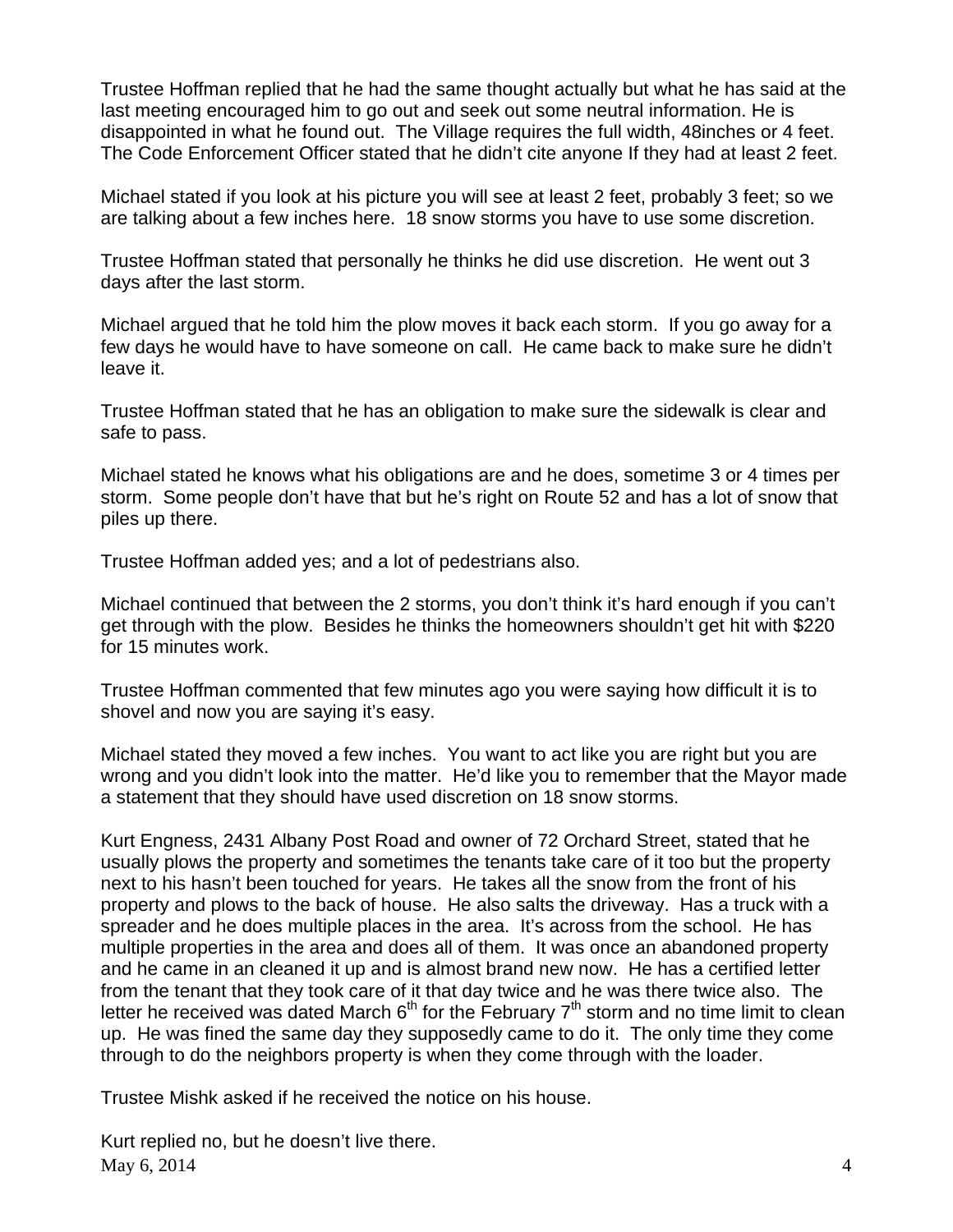Trustee Mishk asked if the tenant got the notice.

Kurt stated no. As you can see with the picture that the walkway was plowed which you can see that people can actually come and get out of their cars because he removed the snow. The kids came home and shoveled that day too. At night time he drives by because he commutes that way around 9pm every night. He's been dealing with the snow for 25 years. He salts the walkway and everything. As you can see, half is wet and half is where the snow got pushed up on there. This is the first time seeing this notice. As you can see the inspector where he got out of the vehicle to take this photo, he wouldn't have been able to get around if it wasn't clear. That's the reason why he takes down at other houses and pushes up past the sidewalk. He knew it needed to be cleaned up but when he came by that night it was clear. He checks it every night. He pushes the snow into the back of the house where he has 5 car parking in the rear.

Robert Amend, 69 and 73 Ulster Ave, stated that on the  $7<sup>th</sup>$  he received a notice that the walkway was not wide enough. It had been shoveled as he came home to make wider. He did so and was taken care of on the  $7<sup>th</sup>$  by noontime and then he got the summons that they didn't do the work and that you came on the  $8<sup>th</sup>$  and did it. He gave photos a few weeks ago to show it was shoveled not snow blowed. Your guys didn't come anywhere near it on Saturday. He has witnesses and photos that were previously turned in. They were snow blowing it was shoveled on Friday. He contacted John and he emailed that he was mistaken; some sort of mix up and it was not looked up well.

Manager Revella stated he asked the Recreation Coordinator and he signed off that is was done with the width issue; on the  $8<sup>th</sup>$  at 11:30am.

Robert continued that they allegedly came by on Saturday and did snow blowing.

Manager Revella asked if perhaps he did clear it on the  $8<sup>th</sup>$  and the state plow came and pushed it back on the sidewalk.

Robert stated no, his neighbors saw that they walked by and waved.

Alice Turcios, 60 Ulster Ave, stated she was outside with her dog and they left the blowers in the road and went and looked and motioned to the other guy that it was done, never touched it.

Nancy Zimmerman, 73 Ulster Avenue, said she personally asked Chris to check it who said it was perfect and nothing needed to be done. Shawn checked it when she was outside as well.

Robert stated that we got 2-3 feet on the  $6<sup>th</sup>$  and on the  $7<sup>th</sup>$  they asked to make it wider.

Trustee Hoffman asked for clarification that the citation was on the  $7<sup>th</sup>$  and the work was signed off on the  $8<sup>th</sup>$  that Saturday. He asked Mr. Amend if he cleaned it and took photos by noon time on Friday.

May 6, 2014  $\frac{5}{5}$ Nancy added that she talked to Chris personally on Saturday and he said that nothing needed to be done to it.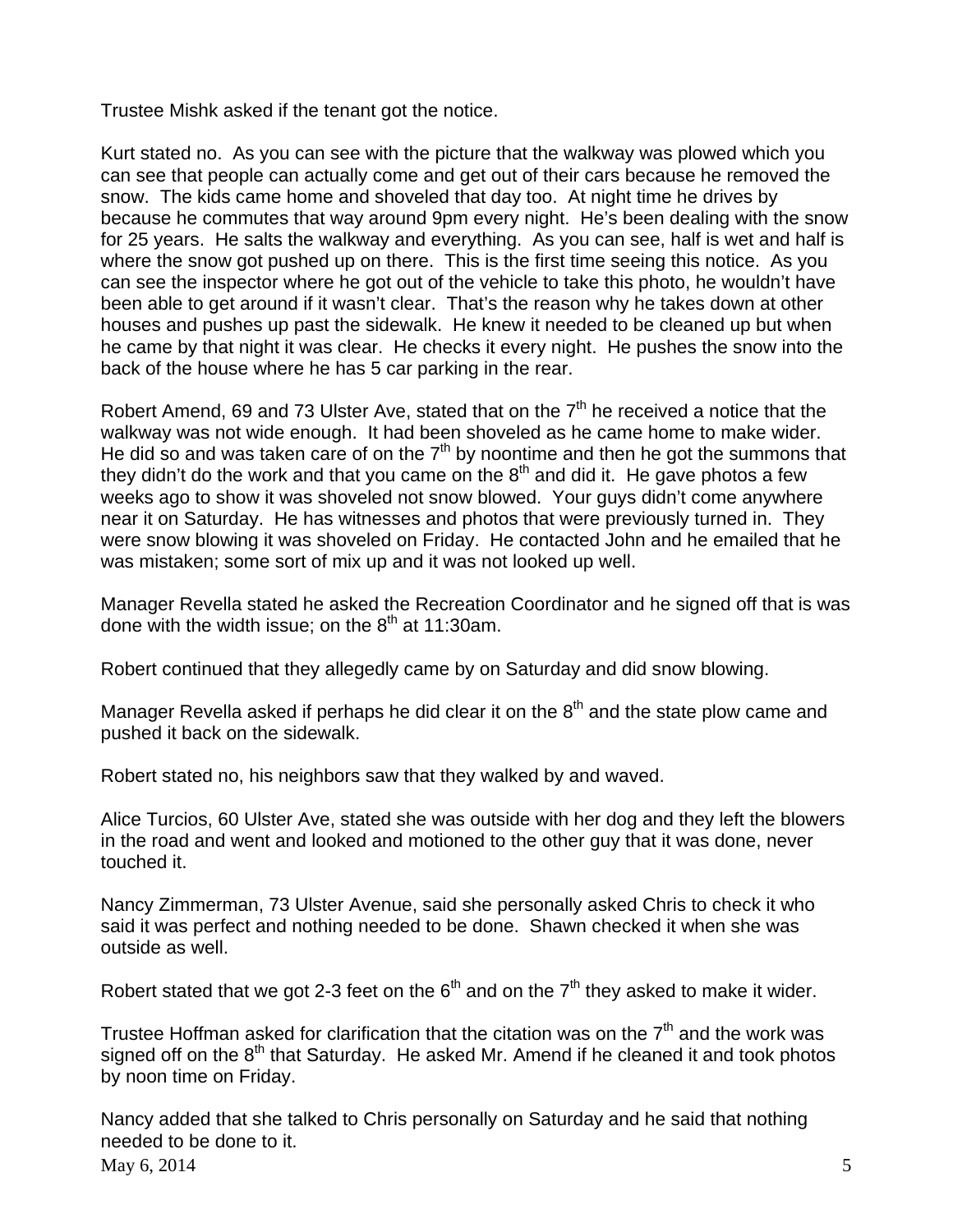Robert continued that there were a lot of storms it's easy to make a mix up.

Alice added when she saw Shawn he said it was fine and went the other way.

Ms. Catenco (speaking on behalf of her father Rodolfo Catenco as she stated he doesn't speak English very well), 105 South Montgomery St, stated they have been living there for 15 years and never received a fine/violation before. When they got the violation they immediately contacted the Inspector. They were not aware of 4 feet in width requirement. She called the construction owner but they didn't give us enough time to do it because within 30 minutes it was already done by the Village. By the time he came to the house there was nothing to do. They feel the inspector should have notified the workers it was going to be done not just let them do the work. They think they possibly did shovel 2 feet width on the sidewalk but weren't aware of it needing to be 4 feet which is why her mother had her call the Inspector. We were going to do it, but we didn't have enough time to do it as they were there within half an hour of calling.

Edatharayil Samuel, 47 Harmony Lane Montgomery and owner of 3 properties: 22 Ulster Avenue, 35 North Montgomery Street, and 38 South Montgomery Street, stated that the tenants at 22 Ulster Avenue shoveled their sidewalk and told him it was done. There should have been some snow left maybe that's why you say it wasn't shoveled. Then the 35 North Montgomery Street is a rental property and he had an arrangement with his people to shovel that so they did it and called him and said it was done. Also, 38 South Montgomery Street he made arrangements to have it done and they said it was done. Under these circumstances he requests a reduction or cancelation of the charges.

Trustee Mishk asked if he personally viewed the properties when they were done.

Edatharayil replied no, they told me they took care of it. He stated he couldn't go personally has he was sick.

Deputy Mayor Rumbold asked if he saw the photos.

Edatharayil replied no, he doesn't need to look at them.

Melissa Soto, tenant at 36 John Street, stated that the landlord faxed the paperwork to them today. The Village said they had removed the snow. She doesn't have specific dates or anything or the photos. Their neighbor normally comes through with a snow blower and it was done at 6 or 7pm the night of the first storm. The next day we got up to go to work but by that point the way that the streets get plowed, John Street always gets done last and when the plows come through everything from Elm Street down gets plowed in so they actually walked to work that day. They were unable to get the neighbor to snow blow that night because there was so much snow and ice. Later on that night they had tried, but he couldn't do it. They did remove it a few days later when the weather was warmer. They don't have an exact date as they couldn't get the snow blower through. When they did remove it a neighbor told her to do it wider so they didn't get a fine so they know that it was done to the right width. She heard that they send out a notice but they didn't receive any notices and then they got hit with a fine that the Village had done it but they did it themselves, not the Village.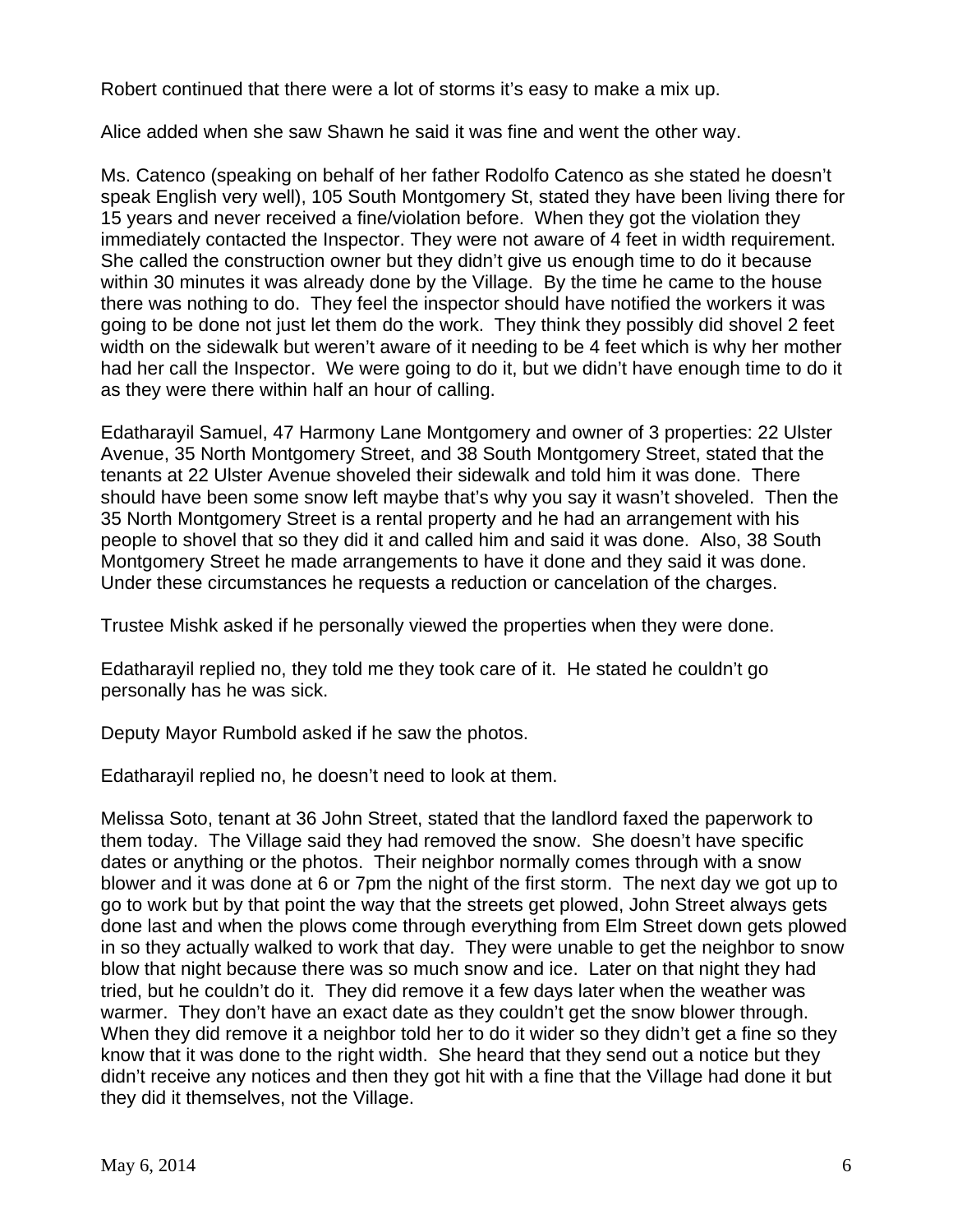Ramon Soto, tenant at 36 John Street, stated that the Village didn't take the snow away. They never touched it at all he had to widen the pathway himself. Like Melissa said their neighbor told them to make it wider which he did, he shoveled it and made it wider and it was fine. A few days later the landlord came to him and told them he got a fined because he never shoveled which he had. He doesn't have any proof but our neighbor came and saw that he widened it and shoveled it.

Melissa continued that their neighbors on Elm Street had received fines to fix it which is why they widened it when they told us. Actually she was still out there when she saw us out there. It was not done the night of the storm but we kept up on it all day long, but the next day after the plows came through it looked like it was a good 6 feet above their heads. We couldn't get the neighbors snow blower through it because it was all ice and waited for it to warm up and had done it themselves.

Clerk Bliss asked if there were representatives in the room for the remaining disputed properties that said they would be at the meeting tonight: O. Valentine Atekha, 41 Valley Avenue and Vincent LoMonaco, 20 Church Street.

No one was present.

Clerk Bliss called out the other properties that appealed but didn't let us know they would be here tonight to see if they had a representative present: Brian Miranda, 28 Gladstone Avenue; Ketzy Echevarria, 62 Pleasant Avenue; Pamela Seidell, 65 Pleasant Avenue; and Raymond Smith, 93 Highland Avenue.

Jay Buchalski, Code Enforcement Officer, apologized for being late, he left his glasses at home and had to go back and give them. He gave an overview of the procedure that he follows. After a snow storm is over 24 hours after the Emergency is declared over is when he would go out and start checking on sidewalks. For instance on February 3, 2014 there was a storm of 5 plus inches ending at 5pm. On February 5, 2014 we had a dusting of snow ending 9:22pm. He actually checked with Attorney Donovan that day to see if two storms back to back and he said you can only do for the second storm. On the morning of February 6, 2014 he came in at 10am and started by walking through the Village. He found 65 properties that day that are written in his book. If they are in this book it is because it was past the 24 hours. They got an order to remedy at that time posted on their door outlining the violation of Chapter 256 which includes the detail about the requirement to do 4 feet width or the width of sidewalk whichever is smaller. If it is a corner property they also have to clear out access to the street. The violation notice is signed by him with the office phone number on it to call with any questions. He's not allowed to put it in the mail box that is why it is posted on their doors. From that point he goes back to the office and waits for a while and then goes back out and takes photos which he dates and puts the time on. If they are done when he goes back he crosses it off his list. He did this for the total of 250 properties that were posted this winter. He's not sure why the February 6th storm was so big but it was. He then gives a list to the Village Manager who gives it to Mike Bliss and they go out and put down the time it's shoveled and if it's done when they get there they put done on arrival.

Deputy Mayor Rumbold asked after the list goes to the Recreation Department what happens next.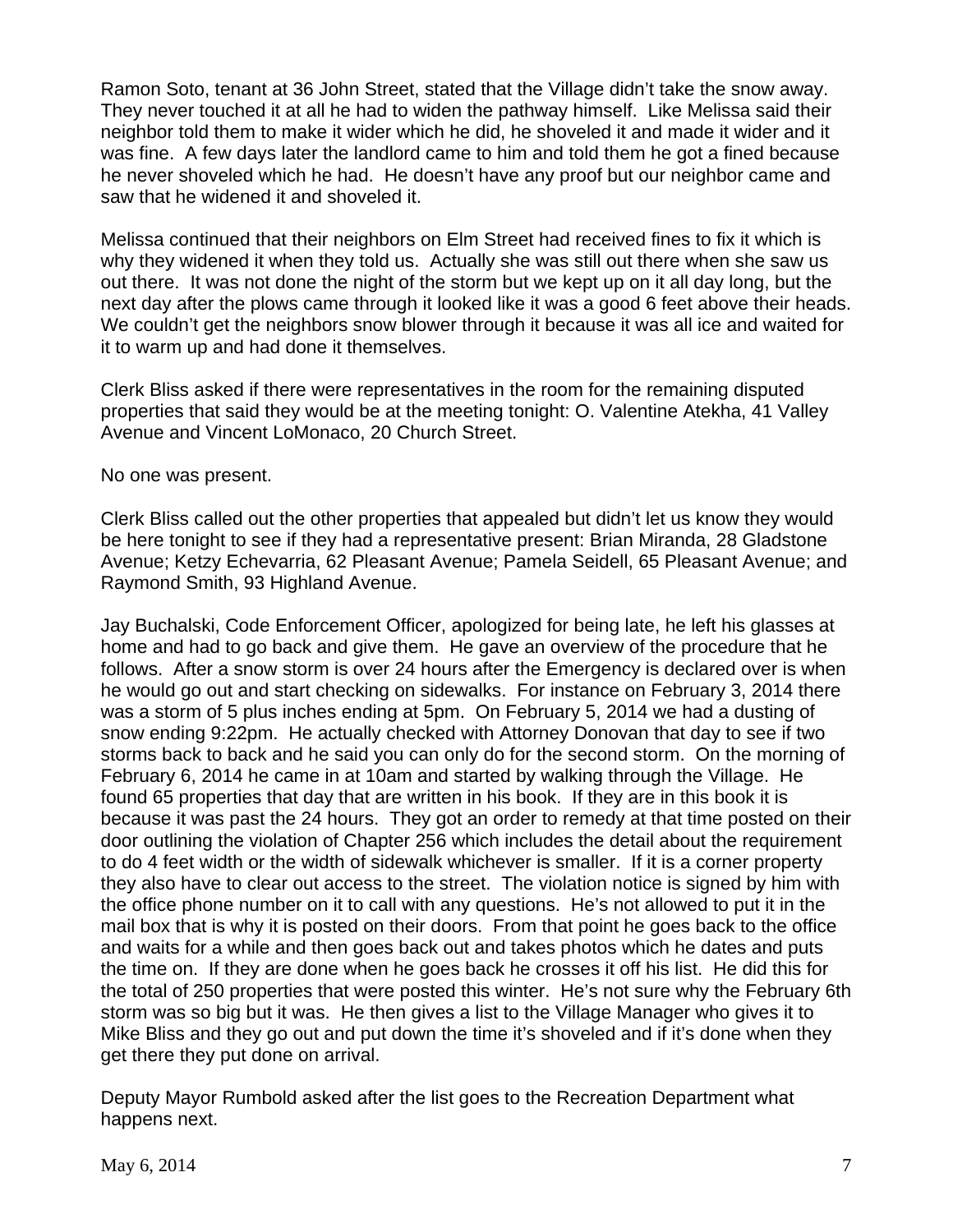Manager Revella replied that they divvy up the areas of the Village as well as they can with the number of staff available and they go out and start checking the properties. If not done, they clean them. If they are done they write that down. They do that for every property on the list.

Trustee Mishk asked after Jay noticed them on February  $6<sup>th</sup>$  they were done on the  $7<sup>th</sup>$  and  $8^{\sf th}$ .

Manager Revella replied yes.

May 6, 2014  $\frac{8}{3}$ Trustee Carley stated that it's difficult because as a homeowner he goes through it also and he knows that multiple times he goes out there to shovel as well. What is difficult is when it's not clear about the law they have to understand what the requirements are and some times the requirements come after the fact that something has happened so it doesn't feel fair. Then the other side where you do your best and then mother nature or the plow come through and Jay comes and gives you a citation. Because we are in that predicament we have a lot of areas you have more snow and a lot of people who commute to our area as well. Then the landlords that are not here meaning that they that rely on their tenants to do it but not 100% sure it's done. The other side we have the honest people who are trying and the other who are not trying. Based on previous minutes the reason why the fine had to be increased was because if they kept it at \$50 a lot of folks said they wouldn't do it so the Board increased the fine to make it more appealing to have owners comply as a solution. The Board had to make it more stringent so that when people don't plow or remove the snow in their area there is a penalty. He feels there is a good correlation to the size of the storms that we have now to what we had before. Historically we had smaller storms and so the people plowed and it was sufficient and maybe that did work at that time but this one and a few actually were pretty big and so it was done but didn't meet the criteria with the Code Enforcement Officer. Respectfully he has to side with that. He looks at what he has to do and the back up from DPW or Recreation guys and what they have. They did have quite a few on the list marked DOA meaning done on arrival which is throughout the document so it shows it was several properties cited initially but when they came there it was done. Their requirement is, regardless if you agree with it, is to clear the area. There could be a lot of reasons how you plowed it or where you plowed it or how he or she threw the snow, but we have to go with the system and the way it is because it's there for a reason. He hears a lot of people and what they are saying today and he's been in the same type of predicaments himself where it didn't seem fair, but there are so many people out there taking advantage of everything we do, referring to the Village and what we put in place, but we try to weed out the truth from the non truths. He went though personally every single document to look at each one and every letter. So did all the other trustees at their own individual times. So we all are familiar with each case though it may seem like we just passed the paper along, we didn't. We had our own individual notes and we went though it individually on our own which is why he personally asked for another date at the last meeting. He didn't want to make a quick judgment to be fair to the tax payers. He took the time to speak with the Village Manager and he talked to him a few times to discuss what is fair and what is not fair. The ownice is on the homeowner to make sure their area is clean during that time period. That is the hard part; how do we make sure the area is clean when the people come to shovel. But the only thing we have to gauge our time is the 24 hours after the snow storm which is the difficult part. That's what he went though while making his decision on this.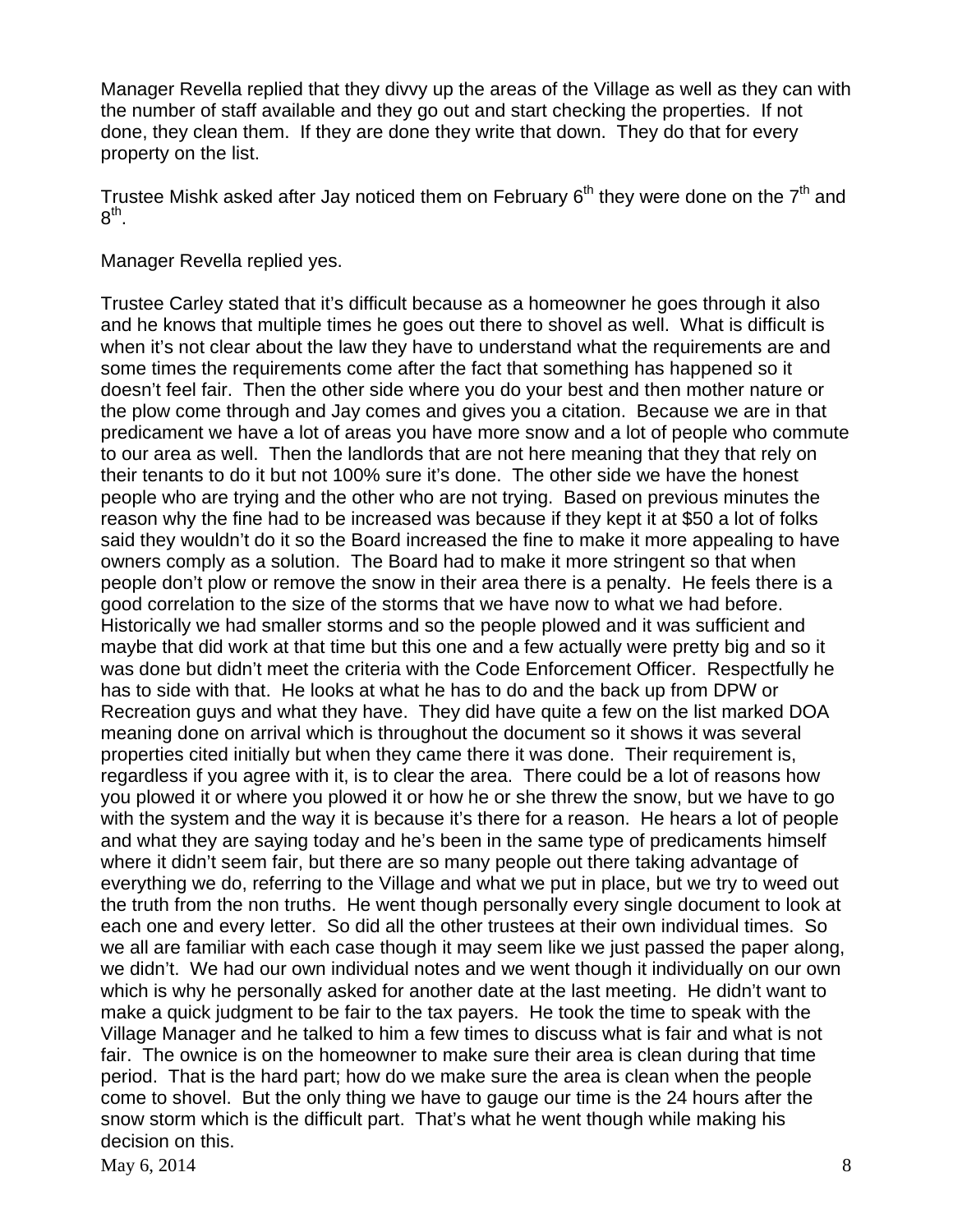Trustee Hoffman asked Jay about 73 and 69 Ulster Avenue which are two neighboring residents and there are pictures taken on the  $7<sup>th</sup>$  that seem to show the sidewalk is clear.

Jay answered it was 18 inches in width as measured that was shoveled as recorded at the time the photo was taken. It was morning but he doesn't have a specific time. It is a 4 foot sidewalk in that area.

Trustee Leonard stated that he lives on South Montgomery Street and he has had to suffer from the Town plows plowing in his driveway and sidewalk. When he does it he gets as far away from the street as he can going into the grass. He blows the snow into the existing piles the Town already made so there is less chance of them burying the sidewalk again. Again, he leaves it until last because you get done and along the plows come again and you are out there snow blowing it again. It was a tough winter but as Willie said the ownice is on the property owner to comply and obviously it's not easy for some of you but we as a Board have to look at the whole picture the whole Village and obviously the majority of the people comply.

Trustee Mishk commented that he has lived in the Village for 30 years on Wait Street and has always had elderly neighbors. When he was younger he helped them with snow removal. He also has felt the brunt of the snow plow especially when there is 6 inches between the curb and the sidewalk as there is no place for the snow to go. He now does about 6 properties and on the day of this big storm, one of his neighbors got up early shoveled the snow, went to work and dropped dead. His wife called him as he has 4 wheel drive to take him to the hospital but before he could go he had to snow blow the properties to the width the best he can. He is no stranger to Jay giving him citations as he's given him citations before for other issues. He does feel for everyone but wanted to point out that as Jay stated the 24 hours doesn't start when the storm ends its when the state of emergency is ended which means when all the plowing has been finished. So yes you have to go out there 3 or 4 times, he's been out there 5 or 6 times himself. It's tough as it was a rough winter. DPW is out there working and it took them until the  $8<sup>th</sup>$  on that one storm which shows how much work there was out there. Not sure what else to say about it, it's something we have to bare. And as far as tenants go, the landlords have the responsibility to make them aware of the code.

Trustee Leonard added that some people had complained that the clean up crew is out only out there for 15 minutes to clean up but on the other storm it was hours due to the hard ice. He imagines it balances out. Remember we pay them by the hour and just to go there incurs some expense to the Village. Please keep that in mind.

 $\text{Mav } 6, 2014$  9 Deputy Mayor Rumbold stated that they can keep it in mind but it doesn't make it any easier and that's the hard part of the situation. All the Board members that sit here live her and pay taxes here like everyone else in this room. Sometimes what your heart wants to do you can't do because we are bound by Oath to uphold the laws of the Village and that includes all of our codes. We can sympathize with people because like everyone else she is out there 3 or 4 times doing her space. The plow comes by and she has felt aggressive towards the plow people when they plow it in. She knows how it feels, you just finished it and now you have to go out and do it again. Unfortunately that's what happens in the winter. Was this winter extraordinary, yes, but we all lived through it. Everyone in this room lived through it in this Village. And for the most part everyone in this Village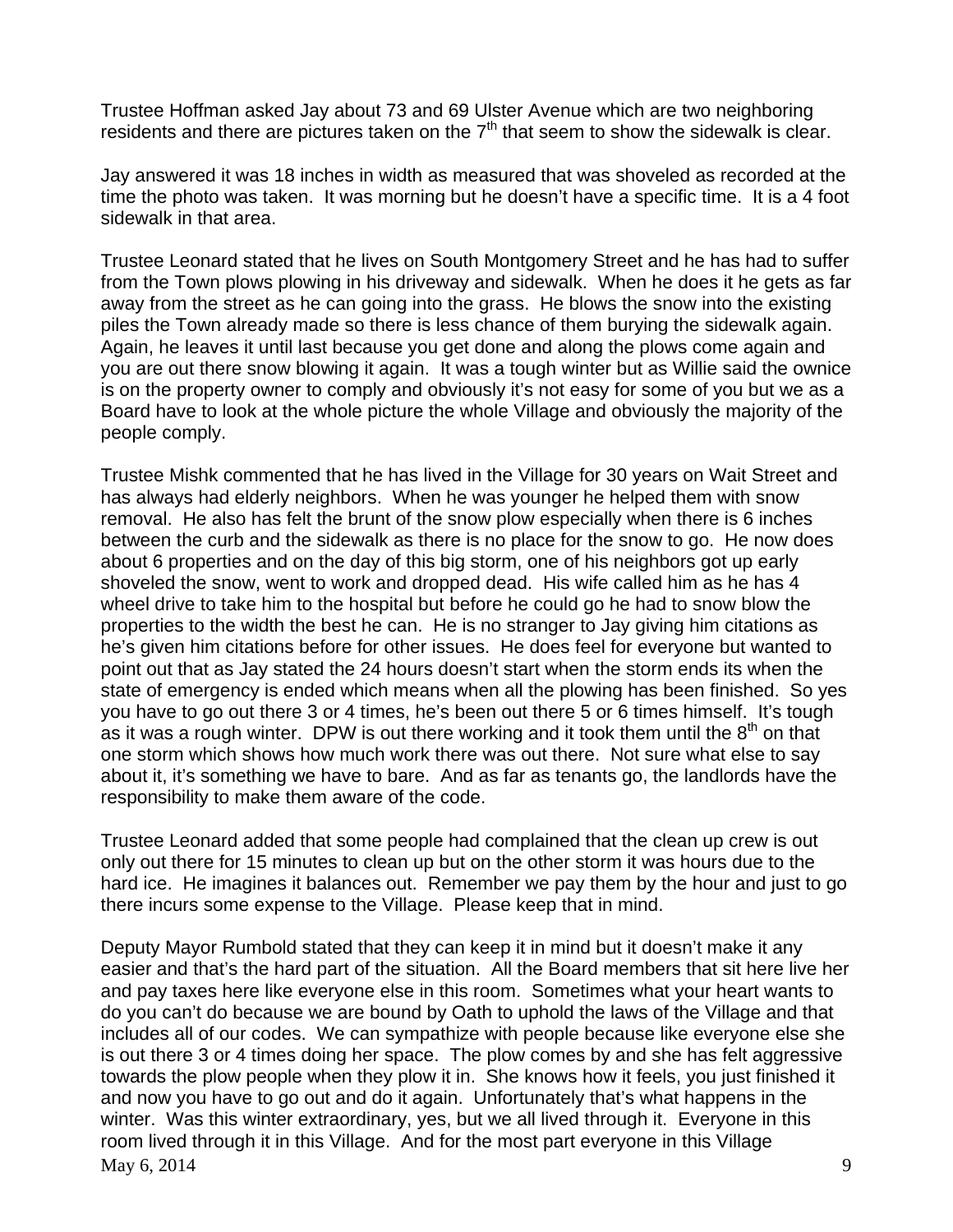complied and did what they had to do to clean their particular space. Sometimes what she forgets is because she is able bodied is that a space that she can get thought someone else can't. They either have an artificial limb, they are in a wheelchair, have a walker, or a baby carriage and God forbid if an ambulance should need to get there and they can't because it's not clean. That's what our job is. Sometimes we have to be the bad guys to make sure certain that certain conditions exist for the welfare of the majority of the people who live in the Village. And that is what this code is about. Thought we may not like it, and we may be sympathetic, it is our duty to uphold the laws and defend the codes that have been adopted in order for us to live together as a community and ensure the safety of our citizens. Believe her that she can sympathize with everyone but understand when we take action, we don't do it lightly. We may not be happy to do but that's what we were elected to do.

Trustee Leonard stated that with regard to the property at 72 Orchard Street it was clear to him that he removed with his plow and because there was no snow there our plow blew the snow up on the sidewalk.

Trustee Mishk agreed with Ed. He asked Jay what time the photo was taken.

Jay replied around noon.

Deputy Mayor Rumbold stated it does look that way as it looks like it was mounded.

Trustee Leonard commented that the only reason it looks like that is because he had removed the snow from property so there was no snow bank to bounce it off of.

Trustee Carley stated he doesn't agree. Personally it looks like it could have been or could not have been and everyone is arguing that here tonight. The plow came and did this or didn't do this. The argument is that it's closer to the house moving to the sidewalk vs. the snow from the street going over. He hears what everyone is saying but he doesn't agree. Everyone here can make that same argument.

Trustee Leonard made a motion to uphold the appeal and overturn the snow and ice charges incurred at the property of 72 Orchard Street. Seconded by Trustee Mishk. 4 ayes, 1 nay (Trustee Carley). Motion carried.

Trustee Hoffman made a motion to deny the appeals of the snow and ice charges incurred at the following properties: 36 John Street, 41 Valley Avenue, 40 Bergen Avenue, 48 Ulster Avenue, 101 South Montgomery Street, 73 North Montgomery Street, 69 Ulster Avenue, 73 Ulster Avenue, 20 Church Street, 105 South Montgomery Street, 22 Ulster Avenue, 35 North Montgomery Street, 38 South Montgomery Street, 93 Highland Avenue, 65 Pleasant Avenue, 28 Gladstone Avenue, and 62 Pleasant Avenue. Seconded by Trustee Mishk. 4 ayes, 1 nay (Trustee Carley). Motion carried.

Gerard Tuitt, 48 Ulster Avenue, asked if he could give his check now.

Manager Revella answered no, that if the snow and ice removal charges were not paid already they were levied onto the taxes.

May 6, 2014 10 Gerard stated he thought that was what this meeting was about.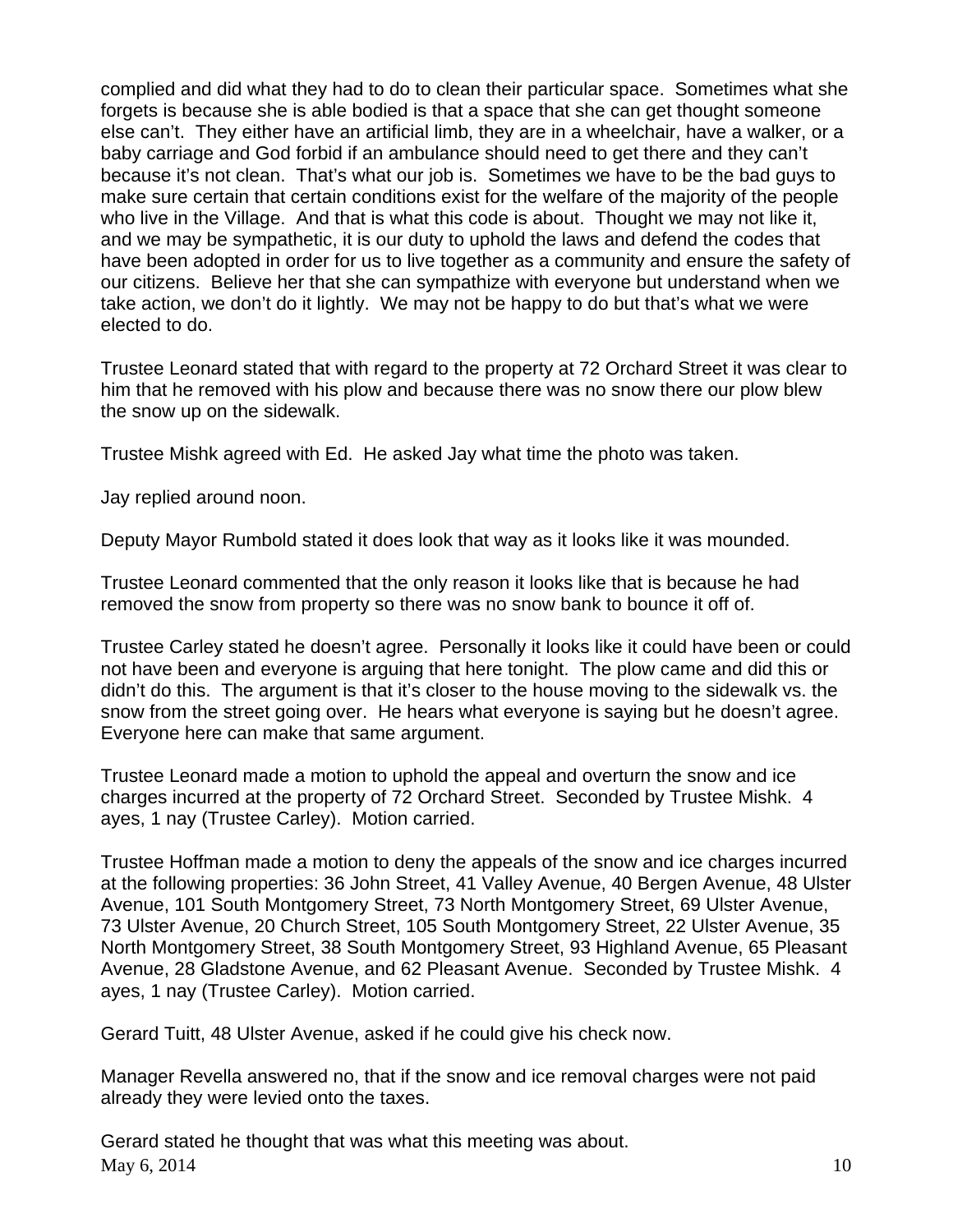Deputy Mayor Rumbold reiterated that the Board decided to levy the charges and if any were upheld we would adjust them.

Robert Amend, 69 and 73 Ulster Avenue, stated that the Village never did the work on his property so why are you charging him.

Deputy Mayor Rumbold replied there is an affirmation that the work was done on the properties.

Robert restated that the Village never did the work.

Nancy Zimmerman, 73 Ulster Avenue, stated that they spoke to the people who did the snow plowing and they said it was perfect and they didn't need to be done at noon that day. It was shoveled not snow blowed, where are the pictures showing otherwise.

Deputy Mayor Rumbold stated she was sorry, the Board made their decision.

Nancy asked if there was a higher court to appeal to.

Deputy Mayor Rumbold stated no.

Robert stated he was not paying the charges.

Deputy Mayor Rumbold stated that was his prerogative to do.

Nancy added he showed so much evidence.

Robert continued this was ridiculous and a total waste of time. The Village is going to get a bill.

Shanika Robinson, 101 South Montgomery Street, asked what she should do at this point.

Attorney Donovan stated that the Board made their decision and they are not in the position to give legal advice to anyone.

Deputy Mayor Rumbold stated she could give her a copy of code so she's aware for the future as well as the bi monthly newsletter had the regulation on it. If she's not getting the newsletter it let the Clerk know. (Handed her both papers)

# **Public Hearing – CDBG Application**

May 6, 2014  $\frac{11}{11}$ John Queenan, Village Engineer, explained that before the board tonight is the 3 year culmination for the reapplication to the Community Development Betterment Grant (CDBG). 3 years ago we got \$375,000 which was used for various sewer projects. We used those fund and that grant has now expired and we are now eligible to reapply for the funds from CDBG. There are two choices; first is a 1 year application for \$125,000 or a multiyear for up to \$375,000. Some of the projects the County is looking for are acquisition of new property, water sewer drainage compliance, new sidewalks, ADA compliant improvement projects, roads, basically public utility improvements. He went to the seminars and the County focused on ADA compliance projects and utility system projects. The applications are due by May  $30<sup>th</sup>$  to the County and they will notify us sometime in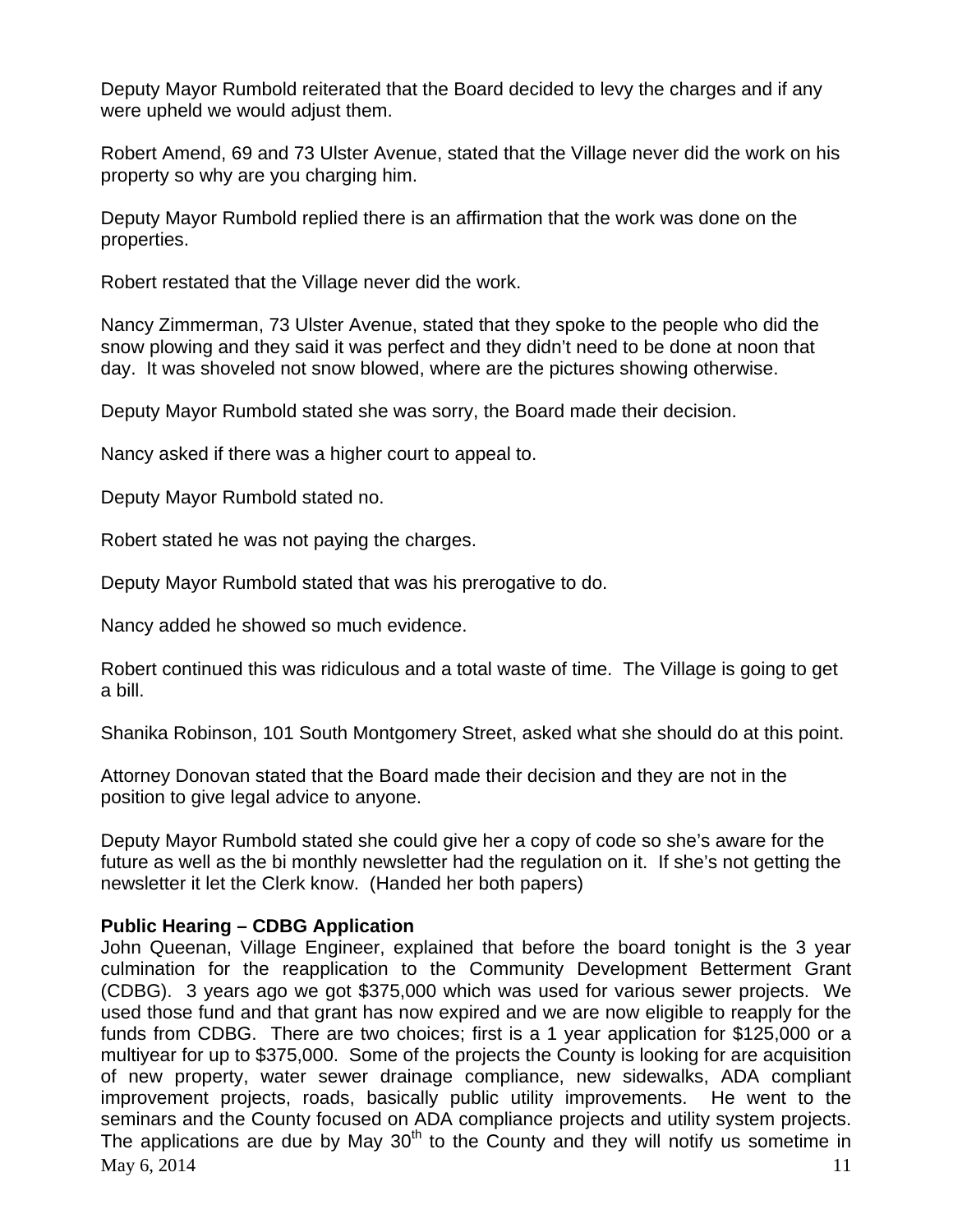November and then the funds would be provided by sometime in February 2015. He ahs been working with John to go over some projects to consider and they have ranked them in priority of work. The first one is the rehab of the Pine Street pump station, we'd like to basically demolish the existing structure and build new and raise it up from the flood zone and integrate some new technology. Every time it floods that station floods and goes down as well as the area. We'd like to raise the grade there so it would not go down during flooding events. So we are also looking into DEC there also. That would be a multi year application and he would suggest we apply for about \$350,000. The caveat to that is that in talking to the County if there may be numerous multi year applications they may only pick a few of those projects to do. If we do a multi year application we can also submit a back up project with an option for a 1 year application. We would recommend that project be sidewalk replacement and ADA upgrades. His third and lowest priority suggestion would be the sewer main replacement on Sherman Ave or Elm Street. That's the lowest grade and not critical so that's why it's his  $3<sup>rd</sup>$  suggestion. The Pump Station upgrade is a major problem and is critical so they County may look more favorably on that and the sidewalks they are looking at us doing more ADA upgrades. This is what we have come up with but we can do various other projects if the board so pleases.

Deputy Mayor Rumbold asked if it would still be the same amount of money.

John replied that \$375,000 would be the amount for the multi year application which means we can not apply again for another 3 years. The one year projects would be \$125,000 and that money has to be spent in one year.

Deputy Mayor Rumbold confirmed that the money has to be spent in one year but precluded from applying again in 3 years.

Trustee Leonard asked if we would be able to have it started in one year.

John replied yes, its on track to start in the fall.

Manager Revella stated that it needs to be done anyway.

Trustee Leonard commented that we are coming off of a generous 3 year grant does that decrease our odds of another 3 year.

John replied that he asked that and the County said no. They rank the projects regardless of past history. They did mention that if there are 10 multi years they aren't going to give all ten so they suggested having a back up as they like to give money to every community. Trustee Hoffman made a motion to open the public hearing for the CDBG Application. Seconded by Trustee Leonard. All ayes. Motion carried.

Deputy Mayor Rumbold stated that if the Board decides to do a multiple year application for the \$375,000 and a sub application for the \$125,000 as well we would need a motion to do so.

John replied yes, he's recommending a multi year of \$325,000 for the Pine Street Pump Station with a back up of a one year for \$125,000 for sidewalk improvements.

May 6, 2014 12 Deputy Mayor Rumbold stated she just wanted to clarify for the public.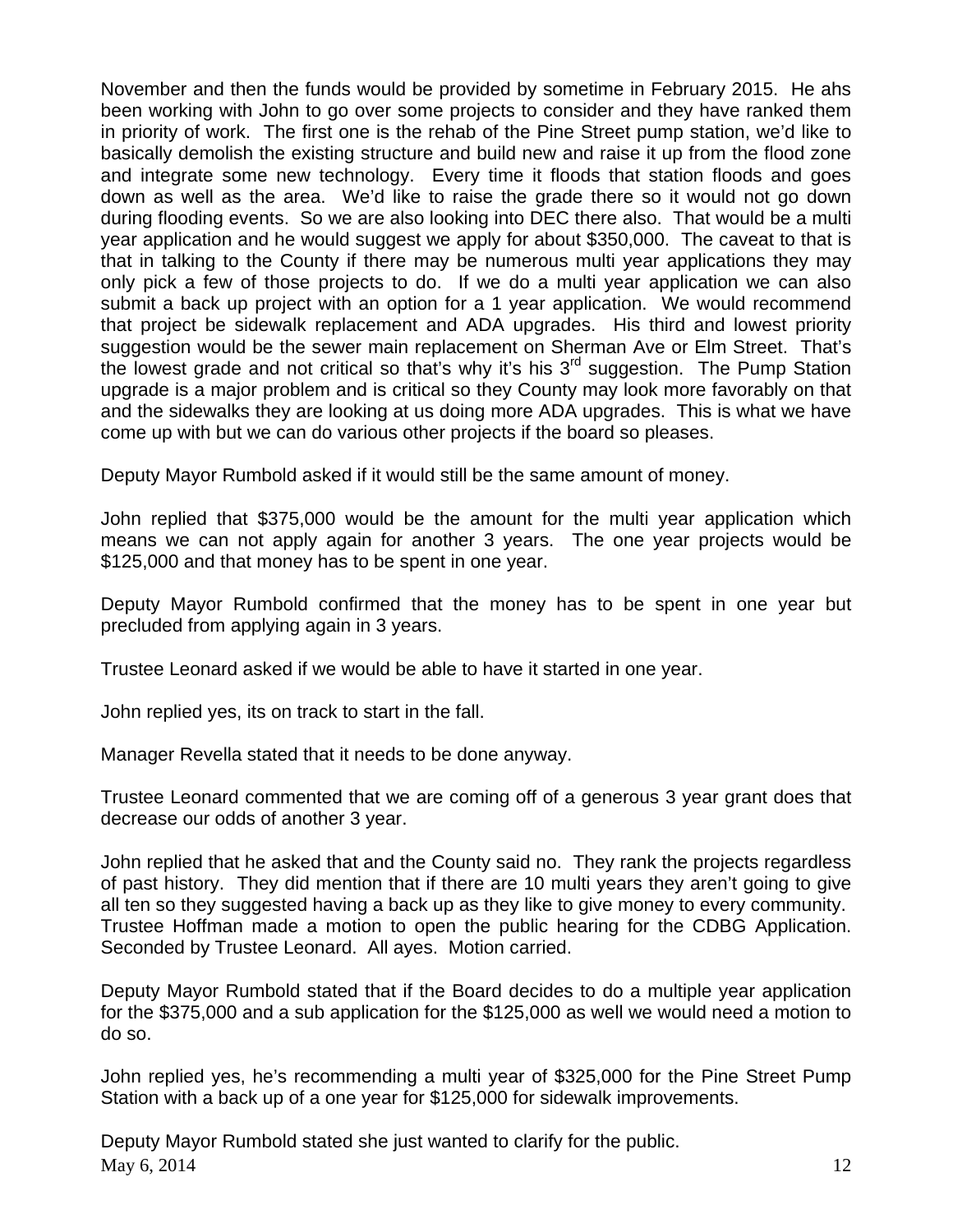Manager Revella stated that sometimes they grant for less, and we can change the amount.

Trustee Mishk asked if we could possibly get both.

Manager Revella replied no, it's one or the other.

Trustee Hoffman stated if we do this then we are not eligible for the next few years if we get the 3 year.

John replied yes, but they may give \$250 and make it a 2 year, we are at the hands of the County.

Becky Pearson, 167 Walnut Street, asked if we finished the water towers and fencing around them.

Manager Revella stated that we are slated to do that now.

Becky asked if we could apply again for that or not.

John replied that we finished Gladstone, finished Highland and this year we are budgeted to do Wait Street water towers.

Manager Revella stated that we couldn't get a CDBG grant to do it last year.

Trustee Hoffman stated that it's not retroactive. You have to the have project, hold onto the project, get the grant, do the work, and then get reimbursed.

Becky replied that she knows but thought there were ones that didn't get finished.

Trustee Hoffman said that even if we did have one, we have to go through certain requirements in order to get it.

Becky asked if we would bond for it and how much.

John replied that the Gladstone tank was finished with County money.

Manager Revella commented that it was about \$97,000 but there are two tanks on Wait Street.

Eugene Campbell, 14 Evergreen Lane, new to Walden but has written grants in Connecticut. There are two components, one is brick and mortar which you are applying for and there is also a social service component. Just wondering if the CDBG you are applying for is only for the HUD component.

May 6, 2014 13 Manager Revella replied it's only the brick and mortar component. The service component is done through the County. Residents and individuals can apply for that funding but Municipalities are not allowed to apply for it. There are people looking for residents to apply for those funds.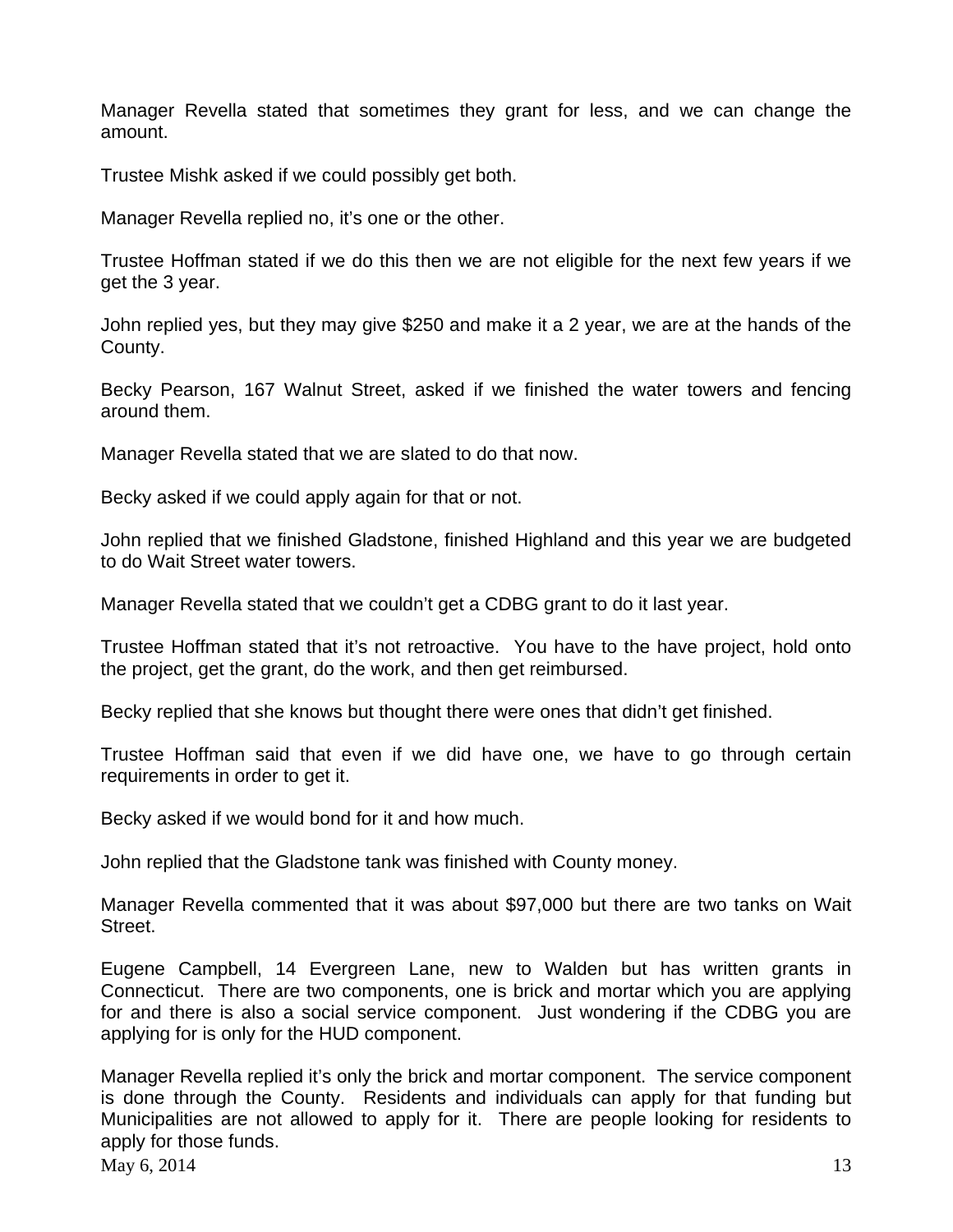Deputy Mayor Rumbold asked how the Board felt about the suggested projects. The Pine Street Pump Station has been an issue for a while now.

Manager Revella explained that the Pine Street Pump Station flooded in Irene and again with Sandy. It's below river level so the bottom of the pumps is difficult there.

Trustee Hoffman asked if they would use the existing structure and increase the elevation.

John replied yes.

Trustee Leonard stated basically what you did on McKinley Avenue with the new pump station there.

John replied yes.

Manager Revella stated we would have to do the generators there also and convert to natural gas and raise the generator there too.

Trustee Hoffman asked if the differential is 18 inches.

John stated we would raise it a good 3 feet.

Trustee Leonard asked if we don't do this and it floods, we got FEMA to pay for it last time, would they do that again if it flooded again.

John replied yes they would pay again if it happens.

Manager Revella replied as long as it is declared a disaster.

Attorney Donovan commented it does depend on if we have Flood insurance. They would deny if you didn't have it. Most didn't get covered with FEMA funds.

Trustee Carley stated that if you have not done mitigation efforts they can also deny.

John commented that we are also targeting sewer as that's our infrastructure that's hurting for funds. Water is doing well and we stated to move out of that.

Trustee Leonard made a motion to close the public hearing for the CDBG Application. Seconded by Trustee Carley. All ayes. Motion carried.

Trustee Mishk made a motion to authorize the application for a 3 year CDBG Application for \$375,000 for rehab of the Pine Street Pump Station with a sub application for a 1 year CDBG Application for \$125,000 for Sidewalk Improvements. Seconded by Trustee Leonard. All ayes. Motion Carried.

# **Village Manager's Report**

• There has been a selection for a new alternate for the Planning Board. John Ramos who lives on Alfred Place. He apologizes he couldn't make it tonight he will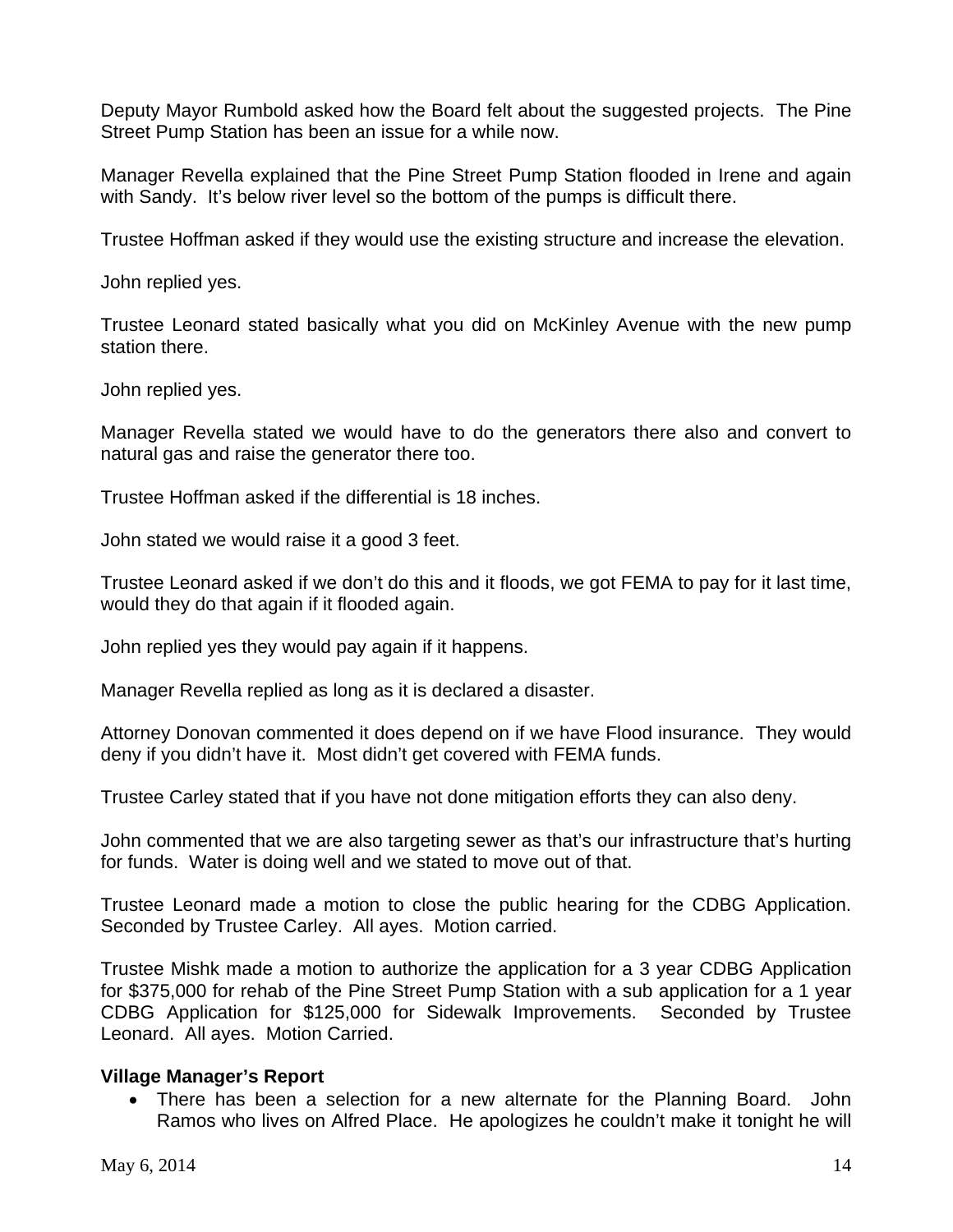likely be at the next Board meeting to introduce himself if he can make it. He has taken his oath and will begin attending all the Planning Board meetings.

- Had discussions about PBA agreement with Special Counsel. Will likely update in executive session.
- Went over with the Engineer the proposed projects for the CDBG application.
- Met with the Building Inspector, Working Leader, and Engineer on the Hannaford project to discuss plans there. Reviewed the work there to make sure everything with the meters will be a little more accessible for us, they are constantly under water so we have some drainage there to make them more accessible for us and the owner as well.
- Conducted interviews with the Working Leader for DPW positions. Made one appointment so far and likely second appointment shortly. Posted for the Full Time Deputy Treasurer Position as well as internally for the PT Dispatcher and PT Officer positions according to the contracts. Deputy Treasurer position was in the paper and on the website as it's a public posting.
- Went over billing and duties of the office with Treasurer and Deputy Treasurer so we are ready for transitioning the office.
- Had a great Arbor Day celebration with Walden Elementary School, Fox Hill Community, and Most Precious Blood School. Planted 3 large Blue Spruces to start our own little tree farm so we don't have to constantly look for trees for the Square for the holidays. Once they are big enough we can use them.
- Reviewed status of our 207c cases with the Clerk.
- Prepared and set out letters to residents with the Clerk for the Name Change at Old Orange Avenue, as well as the Snow and Ice Removal letters about tonight. Got some feed back on the name change and the Mayor will be following up on those.
- Had a good meeting with Trustee Leonard and Supervisor Valk about the rail trail extension. Making some good progress. Have more work to do but it is still possible with the 3 municipalities working together (Town of Montgomery, Town of Shawangunk, and Village of Walden) to get that extension done.
- Went through a lot of the files at the Scofield house with the Clerk to make sure they were properly labeled. A lot of the boxes over there were mixed and/or didn't have labels on them at all. Also the Attorney and Engineer have been helping with that as well to see what we need to keep and what we don't have to keep. Putting expungement dates on the boxes from here on out to help with that.
- Went over the water main project on Bradley Lane with the Working Leader. Doing well there but have been slowed by the utilities in the road, weather, and clay. Making good progress this week.
- Went over the bank accounts with the Treasurer to transfer our funds to the new banks. Signed all cards for them. Also go the paperwork on the payment of Village Taxes online.
- Went over with the stripping crew areas that will be done. First area was the square and in front of the school which we like to do around spring break time. After June 1<sup>st</sup> we will continue throughout the Village.
- Library announces that starting June  $1<sup>st</sup>$  they will be open until 8pm on Wednesdays. They are doing some joint programs and applying for grants as well.
- Have the tax warrant prepared for later tonight.
- Clerk and Historian are working on the June  $7<sup>th</sup>$  Monument Tour which will be nice.
- Flag Football Registration started yesterday and the Tennis program will start on May  $12^{\text{th}}$ .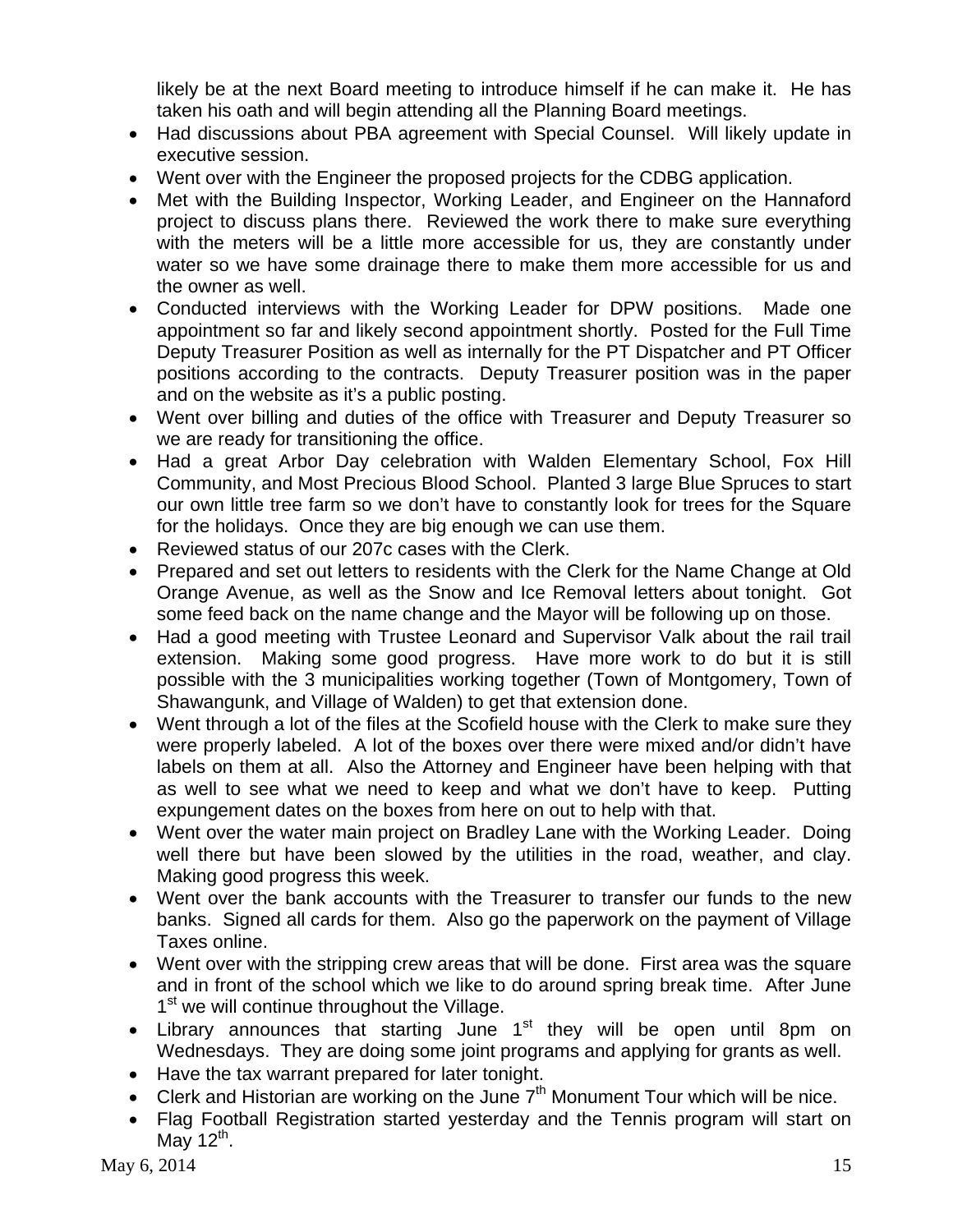- Did work on the bids for the new vehicles that will be bid in June.
- Reviewing documents with the Attorney for the HODAG funds to make sure we have everything ready for that as we have been looking for some forms.

Trustee Hoffman asked how Well 6 rehab has been going.

Manager Revella replied slowly. The piping that goes down the shaft was pitted badly and some other issues. Engineer can speak to it further. It's been on a temporary pump for maybe 10 weeks.

John Queenan, Village Engineer, stated that unfortunately in doing the rehab to the Well 6 we found that the existing pump was not salvageable so we had to order a new one and get a temporary pump in the meantime. They do a video during something like this and at the bottom we have a mesh screen which we found was eroded and behind the mesh is gravel and we are starting to get gravel in through the screen and that will eventually destroy the new pump we are putting in. So we are working with the company to get a quote to put in new wiring to protect the old screen.

Manager Revella added that the shaft pipes had to be replaced.

John added that we are doing the whole pump replacement and that was included, the only thing no included was the screen. In the meantime we have a temporary pump and then when we get the quote we can get a new screen and get the work done.

Deputy Mayor Rumbold asked if he had a clue as to the cost.

John answered that it would be between \$5,000-\$10,000 to rescreen.

Trustee Hoffman asked what about the new pump.

John replied that the new pump was \$27,000 but that was budgeted for. The \$60,000 for cleaning was also budgeted. He hasn't gotten a full report from them yet but they estimate that we could probably go between and 550-600 gallons per minute from that well if we had to. We are not permitted to but we could. Post development and pre development we were maybe 340.

Trustee Hoffman asked what we were getting out of the temporary pump right now.

John replied between 300-320 so we are pretty close to where we were before the project.

Trustee Hoffman commented he was concerned about the demand on the water.

Manager Revella stated we have a lot more ability with Well 4 now since that rehab was done last year. We are ok right now.

Trustee Leonard asked what the new screen material was gonna be.

John replied he wasn't certain of the specifics yet; either bronze or copper.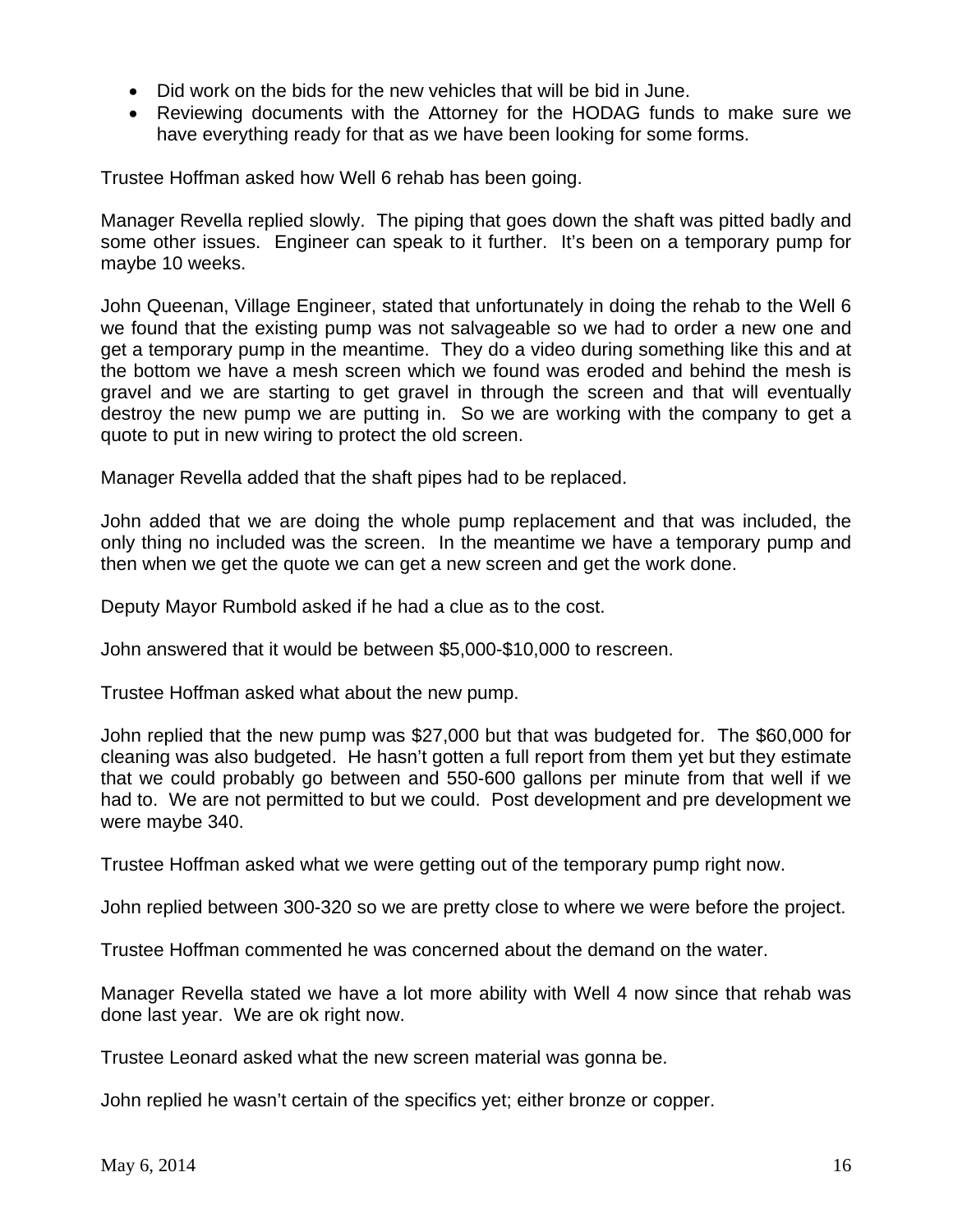Deputy Mayor Rumbold asked what the erosion was from, something in our water.

John replied the water is actually very clean there it's just the age of the pump. If you think about it we are putting a large straw and pulling the water and with the constant get higher velocity that is what we are tending to see with the pressure of that. It's probably 60-70 years old.

Deputy Mayor Rumbold asked what the average lifetime of that is.

John replied we are probably at it. But if you look at well 4 which was older that was in pretty good shape and that was at 90 years old. We are just pulling more volume in Well 6. We are averaging 100 gpm on Well 4 and on 6 we do 340 gpm.

### **Approval of the April 1, 2014 Minutes**

Trustee Hoffman made a motion to approve the April 1, 2014 minutes. Seconded by Trustee Mishk. All ayes. Minutes approved.

### **Approval of the April 22, 2014 Minutes**

Trustee Carley made a motion to approve the April 22, 2014 minutes. Seconded by Trustee Hoffman. All ayes. Minutes approved.

### **Trustee's Committee Reports**

### **Town of Montgomery & Library Board liaison – Trustee Leonard**

Trustee Leonard stated he spoke with Ginny about the Library and as John mentioned they will be open Monday through Thursday until 8pm. They are also going to invite Montgomery Town Board to show off the library which is a good idea to get them to see it as most have not been in our library to aide us in budget season next year.

# **Village Clerk & Village Treasurer Liaison – Trustee Bowen**

Trustee Bowen was absent.

# **Police Department Liaison – Deputy Mayor Rumbold**

Deputy Mayor Rumbold reported that through April we have already had over 3,000 calls for service. They have a lot of training going on; FEMA training at 911 center for 2 of our officers, and Crime Scene and Evidence training at Stewart that one of our officers will be attending. Officers are making every effort to swap shifts so we don't have to pay OT when they attend these kinds of trainings.

# **Planning and Zoning Boards as well as the Building Department Liaison – Trustee Hoffman**

Trustee Hoffman reported that he spoke to BI today to go over the snow clearings before us today as well as procedure in general. Also the ZBA had their training with Attorney Robert Dickover last night and it went well.

Becky Pearson commented it was great; best they have had.

# **Recreation & Parks Department, Emergency Services, and Valley Central School Board Liaison – Trustee Carley**

Trustee Carley stated he had nothing at this time.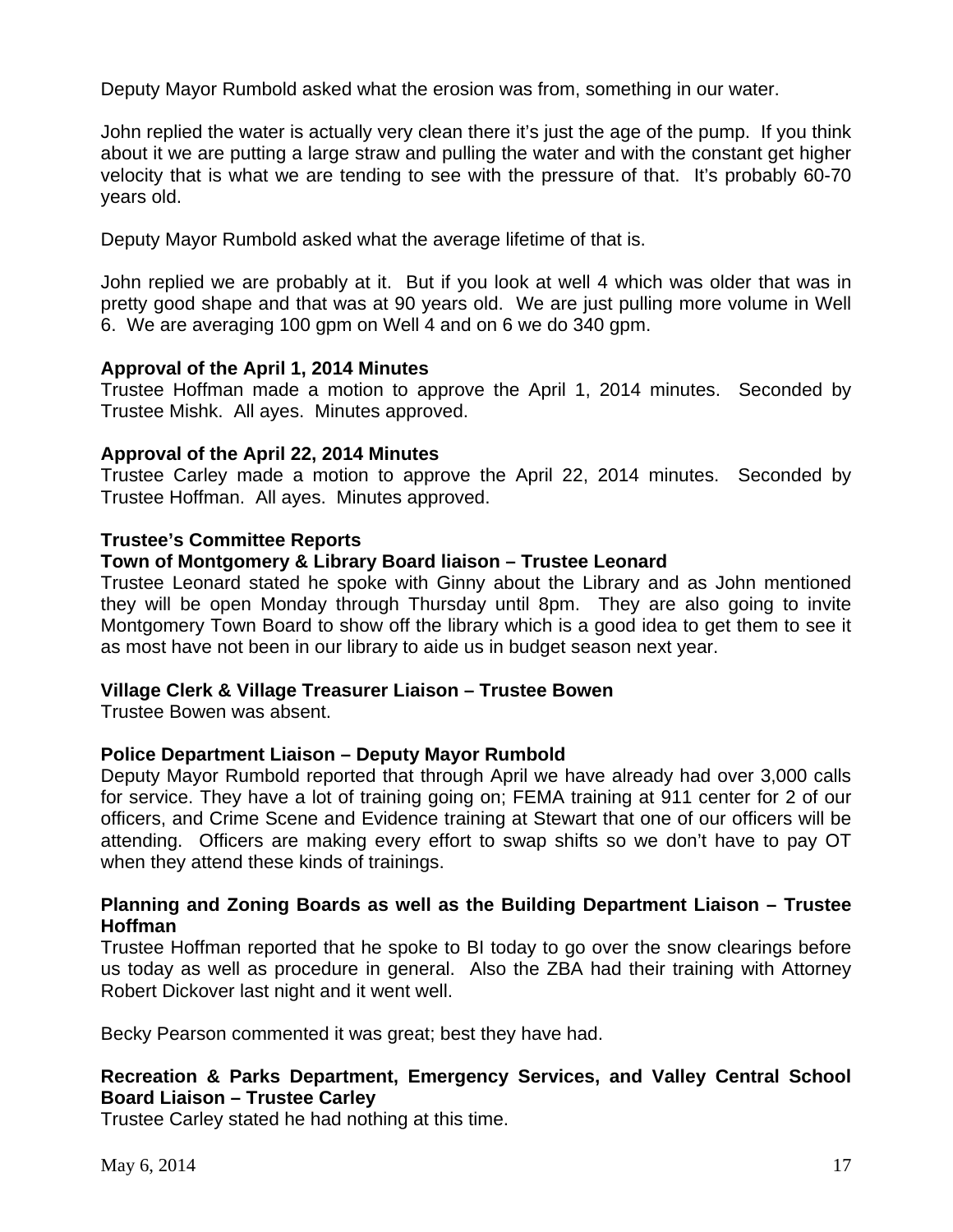# **Village Justice and DPW Liaison - Trustee Mishk**

Trustee Mishk reported he had nothing at this time.

#### **Public Comment on Business of the Board**

Gil Torres, 7 Sunny Place, stated that Viridian was on the agenda at the last meeting so wondering why it is not on the agenda today.

Manager Revella replied the Mayor didn't discuss putting it on the agenda with him, he didn't know.

Gill continued he was new to this so he thought it would be this meeting.

Deputy Mayor Rumbold replied that the Mayor just had a baby but we can ask him.

Manager Revella stated we wanted to keep the agenda light tonight due to snow removal issues. He can put it on for the  $20<sup>th</sup>$  for discussion; he didn't know the Mayor had told him tonight.

Becky Pearson, 167 Walnut Street, commented about the parking on South Montgomery Street that the Board should just have it go back to the way it was and not have that discussion any more. One way street there is crazy and it was done like that for years so just put it back. And re design of square why is that back again.

Manager Revella stated that it's a traffic and safety issue.

Becky replied that it has been there for 100 years.

Manager Revella replied we are trying to make it pedestrian friendly.

Becky asked if we would need another crossing guard to pay for.

Manager Revella commented that hopefully it would eliminate that.

Becky summed up by saying to keep it the way it is; it's not broken.

Nanette DeGroat, 80 N. Montgomery Street, corrected the calendar that the meeting on Wednesday for the Grand Reopening is 7pm and Friday is 9am. Are 3,000 calls for service above normal?

Deputy Mayor Rumbold replied compare to other years.

Manager Revella added it's more than double the Town's calls.

Deputy Mayor Rumbold added that a call for service can be a crime; it can be a medical call. We have it broken down in a report.

Trustee Hoffman added that it can even be if someone picks up and dials 911 they have to do that.

May 6, 2014 18 Nanette asked if that was normal protocol for our officers to attend those calls.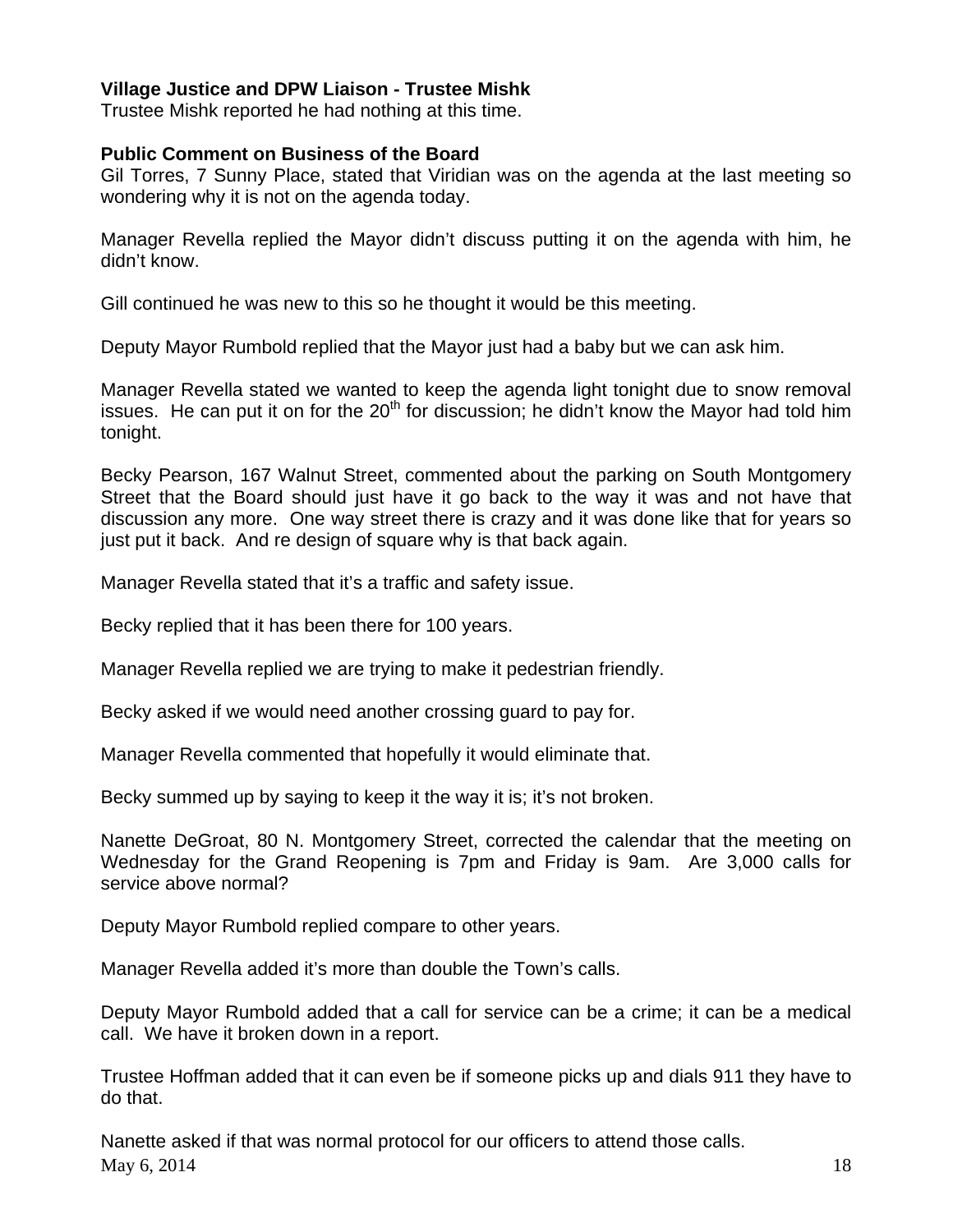Deputy Mayor Rumbold stated that if the call is in Town on say River Road, we respond and secure the scene and the Town responds so that is a call for service also.

Nanette asked if there were more calls in specific areas in the Village.

Manager Revella commented that since we consider even fire calls police calls we have a lot of fire calls at Waldenview Apartments so maybe a good volume there. A lot of these could be a lot of stuff. Automatic alarms force a fire call for example they burn food and the alarm goes off.

Nanette asked if that could be helped.

Manager Revella replied it's just the sensitivity of the alarms but you want that to slow it down before a fire starts to prevent fires.

Nanette feels that is a lot of tax payer dollars.

Manager Revella replied yes.

Nanette asked about paying taxes with credit cards. Will that not come with fees for using the credit cards?

Manager Revella replied that effective June  $1<sup>st</sup>$  we will be able to take credit cards. The Village is not getting fees but the person paying with their card gets the fees. We give them the option but they pay the cost. There is a list of charges they must agree to incur if using their card or e-check.

Greg Raymondo, 200 Orange Avenue, asked about the fire hydrants and school bus stops who is responsible for keeping them clear of snow.

Manager Revella replied that the school bus stops is not Village responsibility. What do you mean about the fire hydrants?

Trustee Hoffman stated it's not in our code.

Greg replied it did a long time ago.

Trustee Hoffman replied yes he understood but it's not a requirement in our code of whose responsibility it is.

Manager Revella commented that each property owner is in their best interest to clean around the hydrants. The Fire Department does now.

Greg stated that they Fire Department used to do it but no one comes for snow removal of the hydrants. The Village cleaned it years ago.

Manager Revella stated he can assure him the Fire Department does go around and clean them out.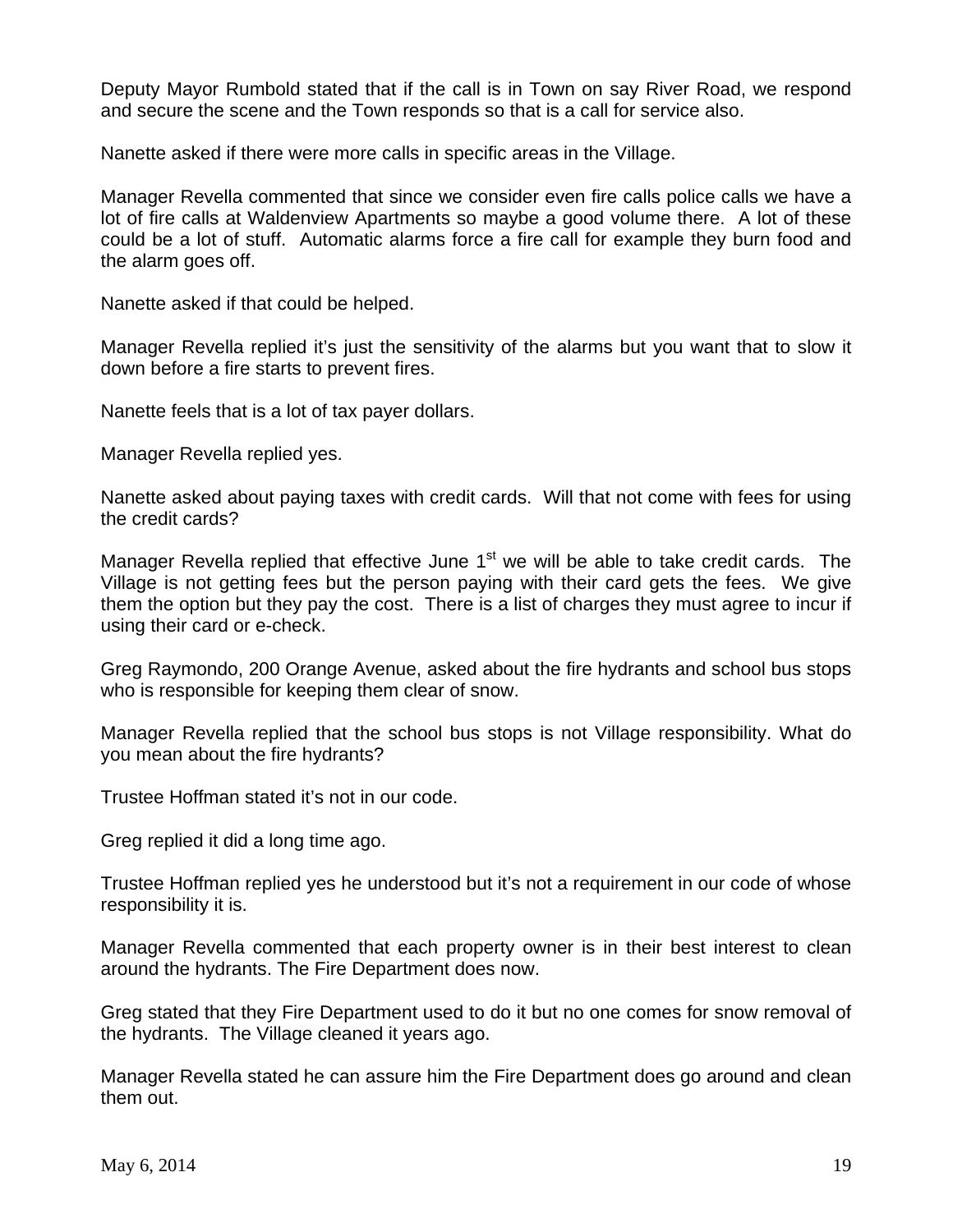Greg continued that his point is that there is a school bus stop in front of his house and years ago the Village took care of it. The State drives right by. He could not get out of house for 5 days. He has pictures that the snow went up to his second floor. He couldn't put it anywhere else. He did have a fire one year but hasn't seen Fire Department come clean them. Then the Village did it, but now no one does it.

Deputy Mayor Rumbold stated that most homeowners clean it. In most areas she has seen that the owner cleans around them. Does everyone? No, but they should.

Greg asked next winter when this is an issue, who do you call.

Manager Revella replied he would call Village Hall. If there is a list we'll get it on their list.

### **Action Items**

### **Tax Warrant – Resolution 40-13-14**

Trustee Hoffman made a motion to adopt Resolution 40-13-14 Levying Village Taxes for Fiscal Year 2014-2015. Seconded by Trustee Leonard. All ayes. Motion carried.

### **Award Bid – Belt Filter Press**

John Queenan, Village Engineer, reported that we had a bid opening on Thursday May 1<sup>st</sup> where we received 4 bids for the Belt Filter Press. The lowest bid received was from TAM Enterprises in the amount of \$392,831. The other 3 were from Spectraserve for \$617,600; Coppaloa Services, Inc. for \$538,200, and Blue Heron Construction for \$592,556. TAM came to the pre bid meeting and has a good handle on the project and is familiar with the Village. The bid is compete but more than we budgeted for, slightly higher. We went though the bid and some of the items we can do without and possibly have DPW do and reduce it down to \$373,000. He needs to go over these changes with the contractor and DPW. We bid things out stating that the Village can add or remove as needed. The project is worth \$400,000 to \$450,000. We ran into bit of problem with electrical. Not enough juice at the plant to suffice a new unit down there so we have to add service and that's where the cost came from.

Deputy Mayor Rumbold asked what the specific items we would be taking off were.

John replied things like cleaning the building, taking off all the old insulation, disinfecting items, laying some concrete on the floor, all these item are all things that DPW can possibly do. When we bid things out we like to have everything included so that's why it was included in the bid.

Trustee Leonard asked if we would do these things prior to the contractor coming in.

Manage Revella stated that we have actually started to do so already.

John added that the old unit is gone, the building is cleaned out, and the trailer is gone. The building was basically gutted by DPW so we have a shell and we need to work from there.

Deputy Mayor Rumbold asked if there were any concerns with using TAM, the lowest bidder.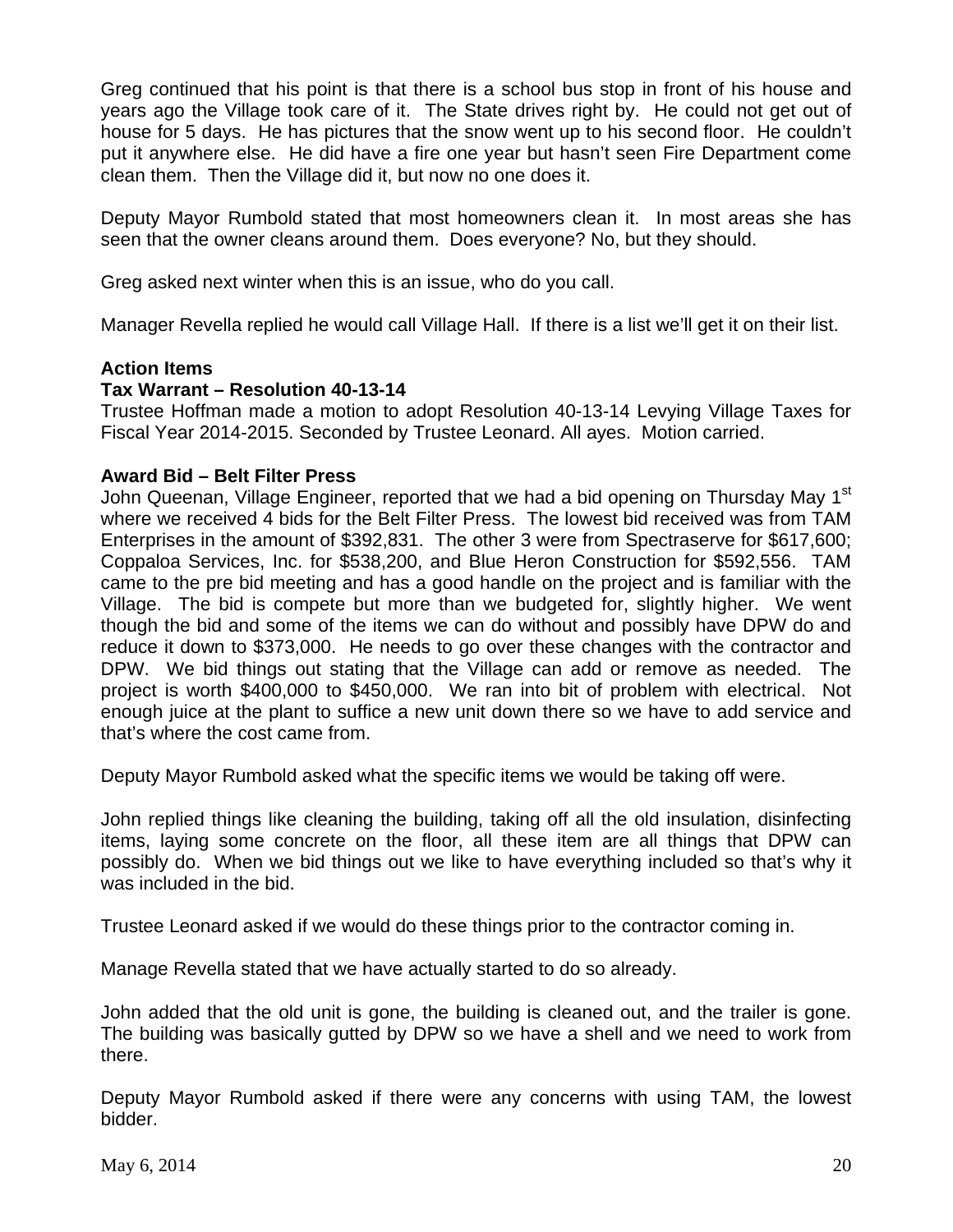Attorney Donovan stated that he would like to disclose for the record that TAM Enterprises are current clients of his and have been clients for a number of years. If the were ever an issue between the Village and TAM he would not be able to represent either party.

Manager Revella commented that TAM has done work for the past year and half and have been responsive whenever we have had issues. They have also gotten called in for emergencies.

Trustee Hoffman asked if he wanted the Board to make a motion to award the bid subject to the change order.

Attorney Donovan stated that generally speaking the law allows you to negotiate with low bidder. You may wish to do said negotiation before awarding the bid. You can speak to them up prior to awarding the bid. If you want to award for up to \$350,000 but not want to hamstring engineer and he really wouldn't want to recommend that. He suggests negotiating first and then come back and award the bid.

Peter Sullivan, Village Treasurer, stated that we projected for \$350,000 and \$40,000 for engineering and we spent \$20,000 already.

Trustee Hoffman would like to see that come back after negotiations.

Deputy Mayor Rumbold suggested we table this and come back to it.

Trustee Mishk asked what our time constraints were on this. Didn't we have to make it known to the DEC what we were doing?

Manager Revella replied yes, the DEC was advised via letter.

John replied that we would like the press to be operational by the end of November.

Trustee Mishk asked if we could do it in that time frame if we table it right now.

John replied yes we can do this. The unit will take 16 weeks to get here.

Trustee Leonard asked if we have budgeted enough for sludge disposal in this period.

Manager Revella replied yes for about 5 months.

Trustee Hoffman asked if the low bidder was also handling some of the sludge removal.

Manager Revella replied no; earth care.

Trustee Leonard made a motion to table the awarding of the bid for the Belt Filter Press until the next Regular Board meeting on May 20, 2014. Seconded by Trustee Mishk. All ayes. Motion carried.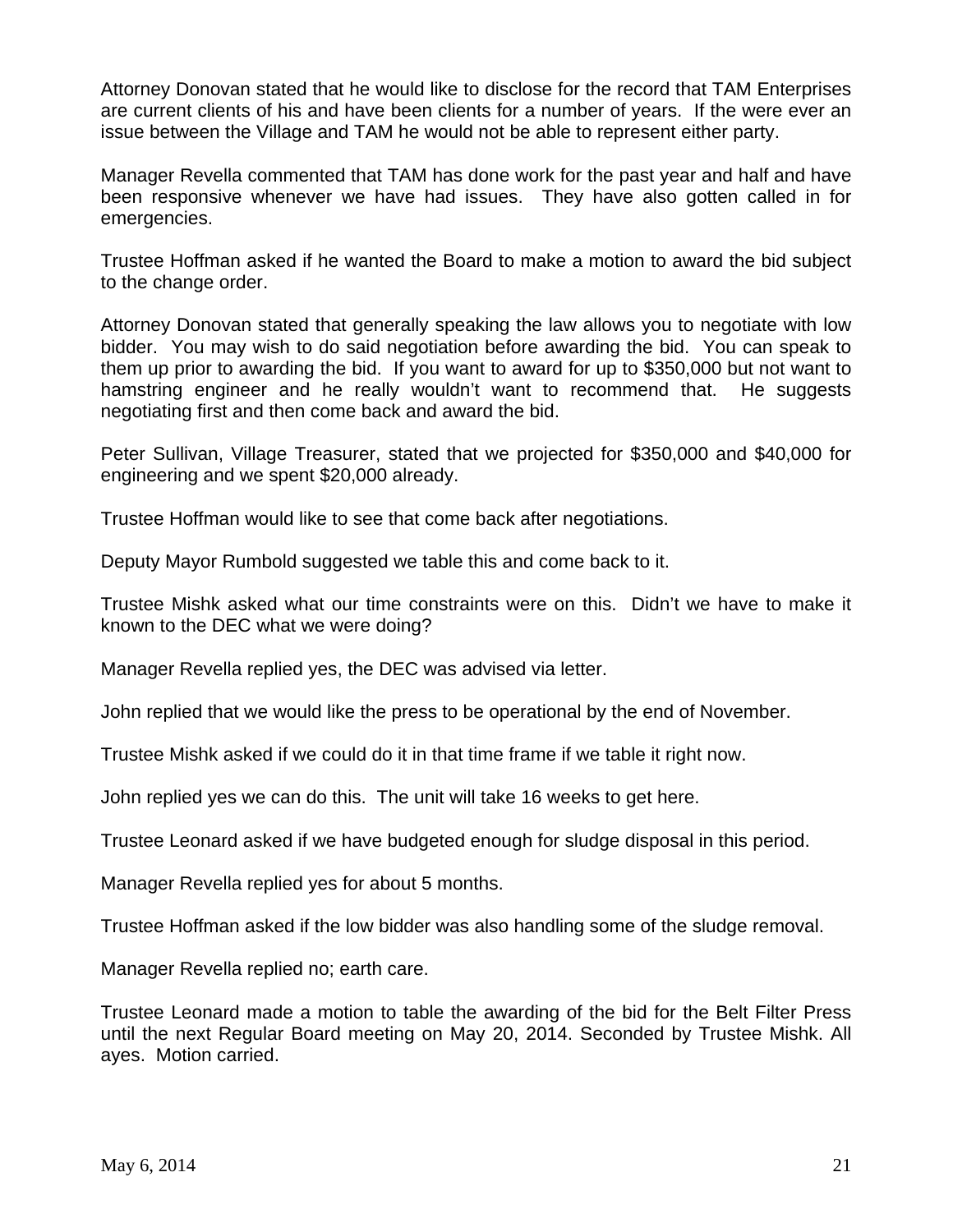# **Discussion Items**

# **Parking on South Montgomery Street (between Walker Street and South Street)**

Manager Revella stated that we reviewed this with the Engineer. We got the number of spaces lowered to 2 and ½ spaces that need to be eliminated.

Trustee Hoffman stated we are looking at a total of 3 spaces then.

John Queenan, Village Engineer, reported that we looked at this back in 2012, the turning off of South Montgomery Street and West Main Street. What we decided at the time was to relocate the curb up 3 ½ feet. We had gone through a bunch of scenarios and turnings. We hoped that relining the curbs would help but there is still an issue there. In front of you is the overall intersection. The problem we are coming into is for tractor trailers and large vehicles making that turn onto South Montgomery Street. We have a pinch point for the turn because the road comes in at an angle. A tractor trailer does not make it in any scenario based on auto analysis program so the Fire truck and school bus are our concentration. Red lines on the drawing are the wheels blue lines are the overhang of the vehicle. You can see from the drawing that 38 feet should be eliminated to make this turn possible for these vehicles. It's a wide intersection so it leaves the first spot there and leaves two parallel spots that are recommended to be removed. That was the worst scenario of the two. A city bus cuts into that same 38 foot space and the school bus does not. Based on the analysis we are recommending to start by eliminating 2 spots at approximately 44 feet in length.

Trustee Leonard stated that this becomes more difficult in the winter with snow accumulations as was seen this winter.

John said that the analysis program says 38 feet. If stripped you need to have standard 22 feet per space.

Trustee Mishk asked if this took into account someone who was new to the area who haven't made this turn with a wide enough swing.

John reported that the program does the most common scenario and adjusts for a 10% factor. It does an average of different scenarios.

Trustee Hoffman stated that it's based on not a perfect driver but better than average.

John commented that we are assuming that for larger vehicles the drivers are used to driving them and not just out joy riding.

Trustee Mishk stated that he thinking of a Shortline charter bus or a tractor trailer but obviously they can't make the turn.

Trustee Hoffman saw the other component of relocating the stop bar. He doesn't recall that being done. If it has been done it's not being respected.

Manager Revella stated correct. It has not been done as we need the County to do that.

May 6, 2014 22 John stated that we would recommend taking the double yellow line to the crosswalk to come out to be more perpendicular.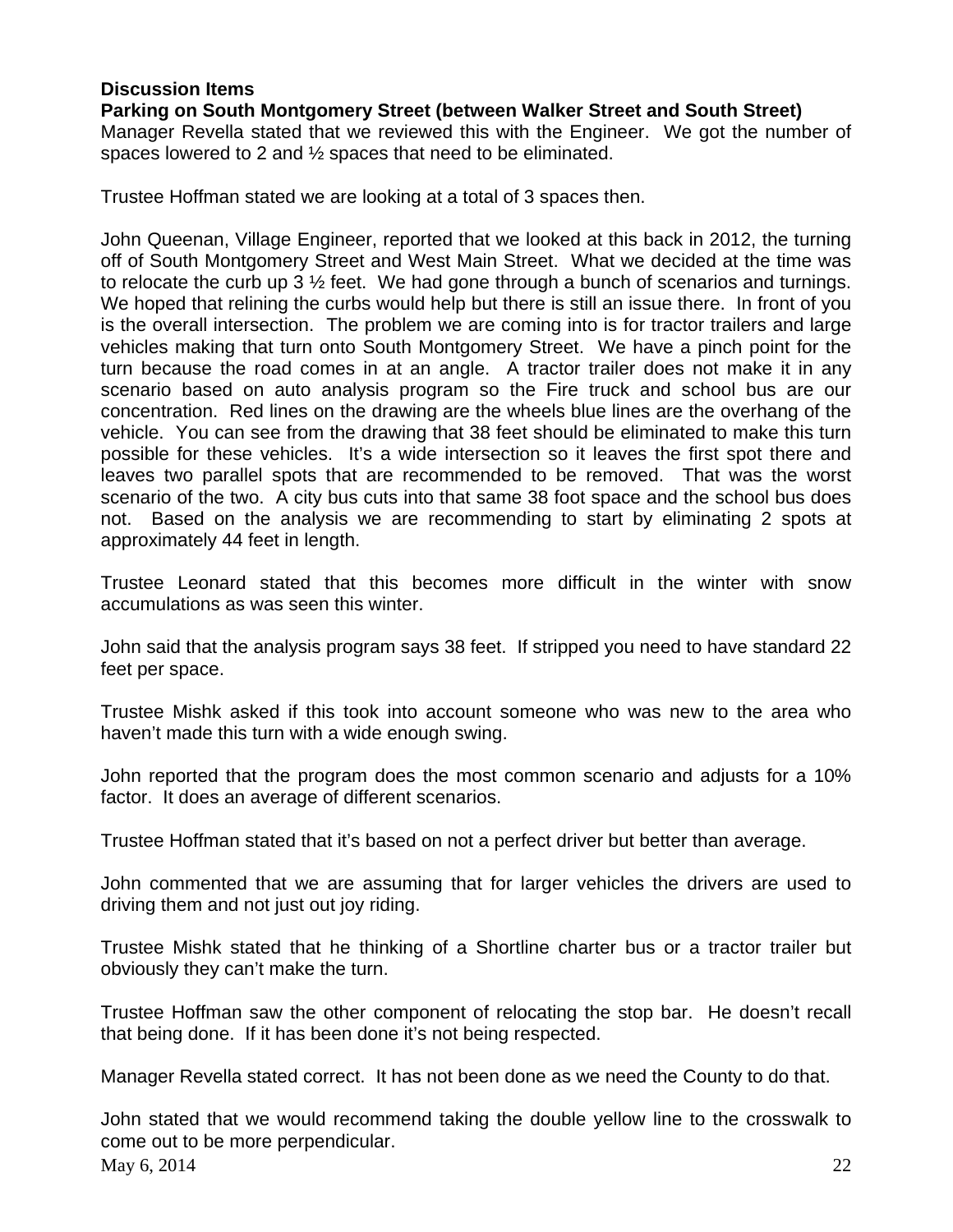Trustee Leonard stated he was leary of that happening considering the Town.

Deputy Mayor Rumbold asked if we were certain that we were doing the right thing.

Manager Revella stated that is a separate issue. We are talking about the turning radius. A Tractor trailer doesn't make it up there regardless.

Deputy Mayor Rumbold wanted to make sure that it was clear for the benefit of the public that that there is no way a tractor trailer could go up cross street even if it was two way.

Trustee Hoffman asked if we could also stripe the parking spaces.

Manager Revella stated yes, if this happens he would do that.

Deputy Mayor Rumbold asked where the signage was for the Street sign.

Manager Revella stated its right by the stop sign.

Deputy Mayor Rumbold asked if it was clear that someone can see the sign.

Manager Revella replied there really is no good spot to make it any clearer. It's clear as can be but not easy.

Deputy Mayor Rumbold thought that if the signage was different maybe it would alert drivers more.

Trustee Carley asked about where the catch basin is and agreed that it's true you can't really see it.

Deputy Mayor Rumbold asked who is affected by the loss of these spots; the Reardon building?

Manager Revella replied yes, number one. Not sure what owner is doing with building at this time since the fire. They didn't always utilize the spots, the 15 minute spot yes not the other ones. At night a few are used there but not during the day as much.

Trustee Leonard stated there is always room on Walker Street if utilized.

Trustee Hoffman thought there is a lot of point for the relocation of the stop bar which would help a lot in that area.

Deputy Mayor Rumbold agreed but then we would have drivers creeping up to be able to see oncoming traffic from West Main Street.

Trustee Hoffman commented that he doesn't see that happening over a double yellow line.

Trustee Mishk stated that a double yellow line won't do anything in his experience.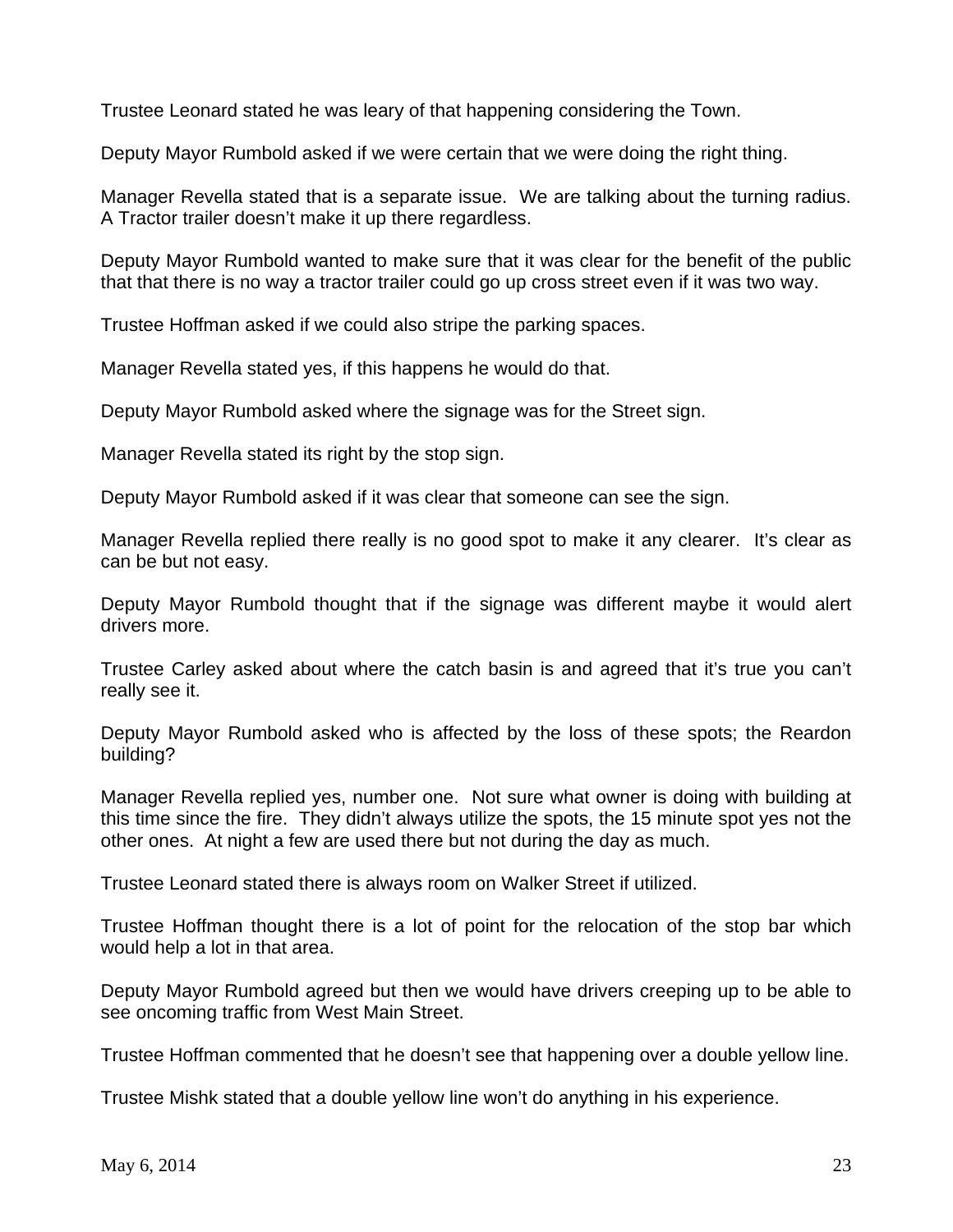John added that potentially adding a caution sign would be another suggestion but would need the County to approve that.

Trustee Mishk stated that several vehicles don't even hesitate.

Trustee Carley asked if we could widen that.

John replied that no, we are pinned on both sides with curbs and retaining wall at insurance company and private property on the other side. County won't likely look at making this a one way. The catch basin is owned by the state. If you take the bump out going straight up it slows them down a little bit. Have to deal with the state on that issue.

Manager Revella stated that if the Board is inclined to consider a no parking zone we can do a draft Introductory Local Law for next meeting.

Trustee Hoffman stated that the analysis goes hand and hand based on the relocation of stop bar.

John replied he was avoiding that.

Attorney Donovan will draft a Local Law for the next meeting.

#### **Square Re-Design**

Manager Revella reported that this was discussed 2 years ago. Just wanted to know if the Board wanted to go ahead and do some work there. We had budgeted \$10,000 a few years ago. Maybe ad some paver or some rods or crosswalks there; do some minor work in the area to delineate the area.

John Queenan presented the plan that was done a few years ago by Esposito.

Manager Revella stated that we had set up a test case with some cones out in the areas the plan would be at. There was one cone that was continuously hit but no other cones were disturbed.

John reported that Esposito was looking to make it a triangle with brick pavers. The area is 2,600 sq feet and 230 feet of curbing. We would have to amend the one corner where the cone had gotten hit.

Trustee Carley stated that it wouldn't be a circle anymore. If you go down Orchard Street but you can't do anymore it looks to sharp to him. Can't make the left to go all the way around towards Walnut Street.

Manager Revella stated that no parking would be taken away. We would be looking at removable posts for events and things.

Trustee Hoffman states that he sees curbing needed to be replaced every year. He thought that if it was a mountable material it would be better if anyone drives over it. It would still delineate it. Currently it's confusing to new people in the Village. I've mentioned that we've seen many people go up the wrong side of road. We joke about it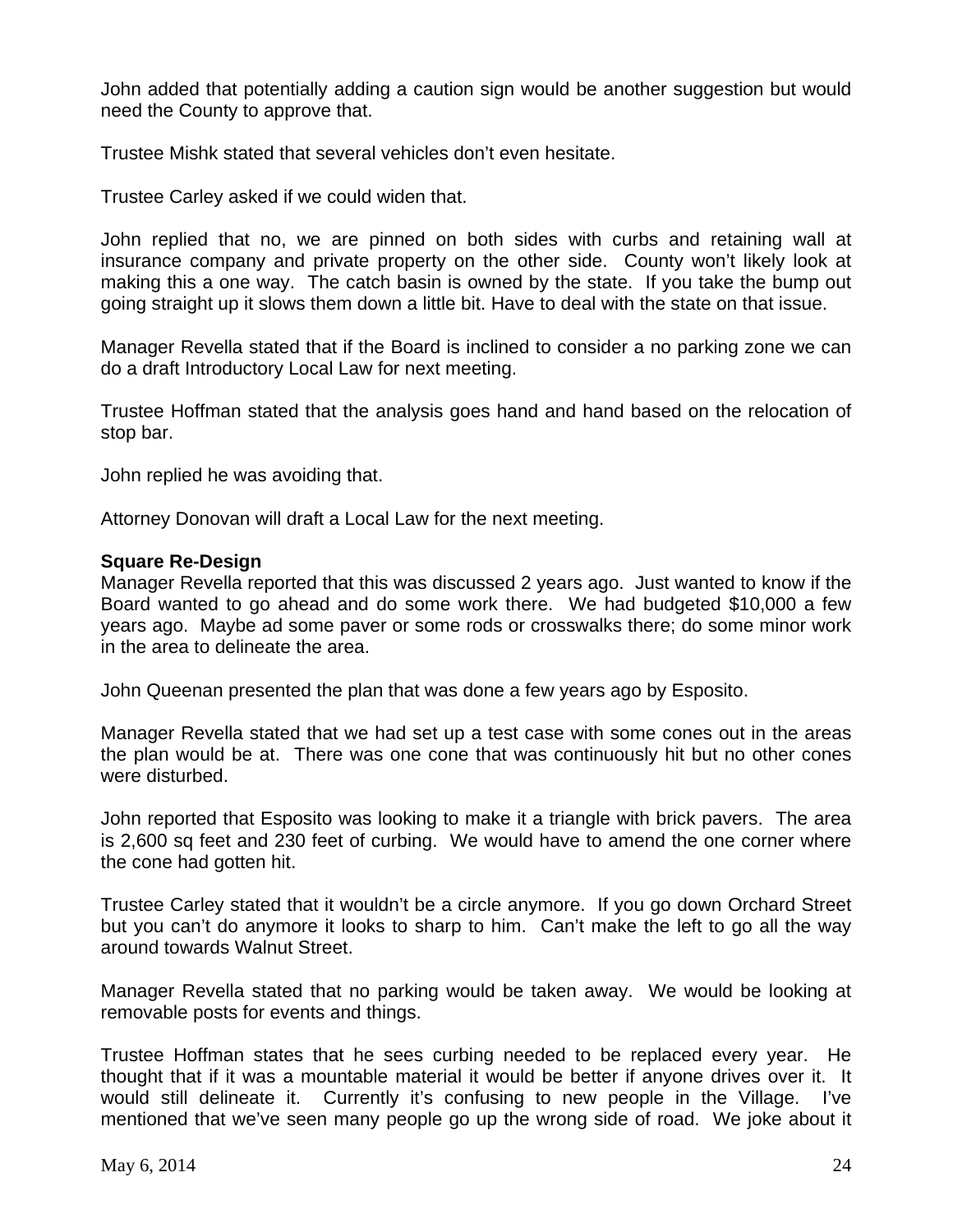that it's worked for year, why change it but with a School and the Day Care there we need to do something that defines it a little more.

Manager Revella stated that when we had the cones out there we did have tractor trailers, deliveries, and we even talked to drivers out there and there were no issues other than that one cone that got hit.

Deputy Mayor Rumbold asked how this design would aid pedestrian traffic which she feels is the goal with the redesign.

Manager Revella stated it would aid pedestrians going from St. Andrews corner to the music store they can cross more easily. Right now you have to go all the way around if you do it correctly but if you are cutting across it's a long way to go.

Trustee Hoffman stated that we have a lot of kids cutting across. A crosswalk would be a brick island safety zone.

Trustee Leonard asked what we were talking about with cost.

John replied that if you stick with the granite curbing its \$45 per foot. He would estimate that it would be \$10,000 for curbing alone. Stamping of asphalt, adding crosswalks, and curbing would run you around \$15,000-\$20,000 total.

Deputy Mayor Rumbold suggested we give this time to digest again and have on the agenda for next meeting.

#### **Request to Fire Department for employees to use gym facilities.**

Manager Revella stated that a few employees presented this suggestion to him. There would be no cost to us just give certificate of insurance to Fire Department.

Trustee Leonard asked what their gym facility has.

Manager Revella reported they have Bike, stair climber, tread mill, universal weights, free weights, and something else.

Deputy Mayor Rumbold asked why we were doing this.

Manager Revella replied that they would let our employees use the facility because of our relationship with them.

Trustee Carley asked why we were looking at their fitness off duty.

Manager Revella stated it would be covered by our insurance. It would help them at work as well.

Trustee Carley stated he understood that but why are they looking at us for their own fitness. Do they not want to put it on their own insurance?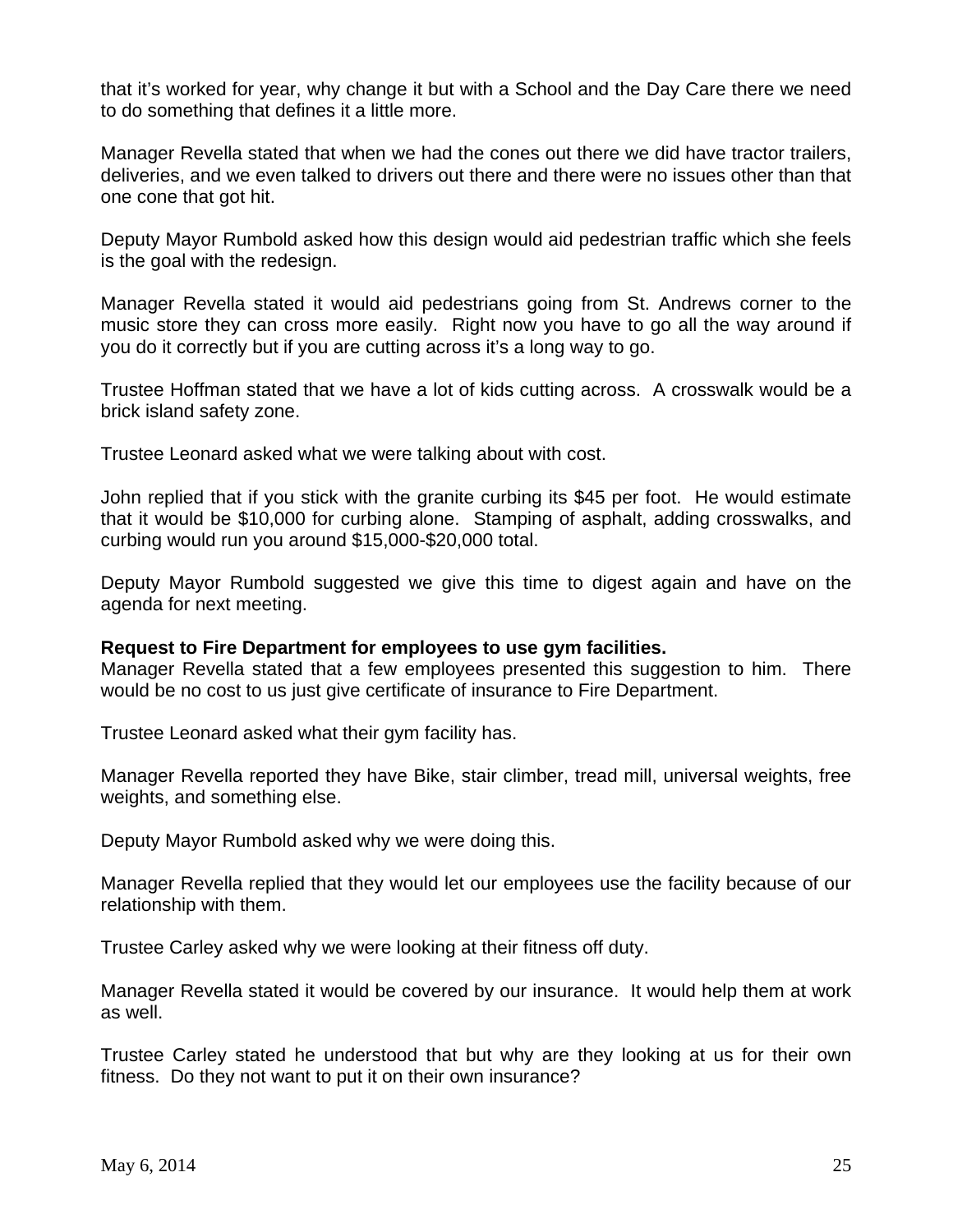Deputy Mayor Rumbold asked how can they specify that Village employees can use their equipment that is purchased by tax payers outside the Village limits. Not sure she wants to get involved in that.

Trustee Hoffman asked if was like a shared service just like when we borrow something from the Village of Montgomery.

Deputy Mayor Rumbold commented that they would be precluding everyone else.

Manager Revella stated that is not true, someone else could make a request as well. He doesn't see the detriment to the Village for asking.

Deputy Mayor Rumbold doesn't understand how they can specify who can and can not use the facility.

Trustee Hoffman stated isn't it the same as using our Little League fields.

Deputy Mayor Rumbold replied that was a Village issue. She's talking about a Fire District that doesn't just encompass the Village but outside the Village. Village employees can use it but you can't.

Attorney Donovan stated that he's never seen this with gym equipment but certainly with their fire halls there is a fee to use and you are required to provide certificate of insurance.

Trustee Carley stated he doesn't see why we are getting into the business of recreation.

Trustee Leonard stated that a lot of companies now are providing gym memberships to employees. Yellow Freight at one time did it as well.

Manager Revella stated that fit employees make for fewer injuries.

Trustee Mishk asked who asked for this.

Manager Revella replied the employees.

Deputy Mayor Rumbold stated that this would be on for discussion at the next meeting.

### **Public Comment**

Becky Pearson, 167 Walnut Street, thanked the Board for Arbor Day. Kids had a great time. The Village, over the past 8-9 years, has planted over 1,000 trees by kids the kids. They aren't all alive. Thanks to everyone for the support of the project. Kids love it and they learn and Jim Presutti is just great. They planted over 100 trees plus 3 large blue spruce trees.

Trustee Hoffman asked about the 3 large trees. The hope is to use them for Village Christmas Trees correct? How long until they reach the size we would like.

Becky replied about 25 years. The Village is Tree City USA again this year, have been for 8 years now. Benefit to the Village in order to get more funding.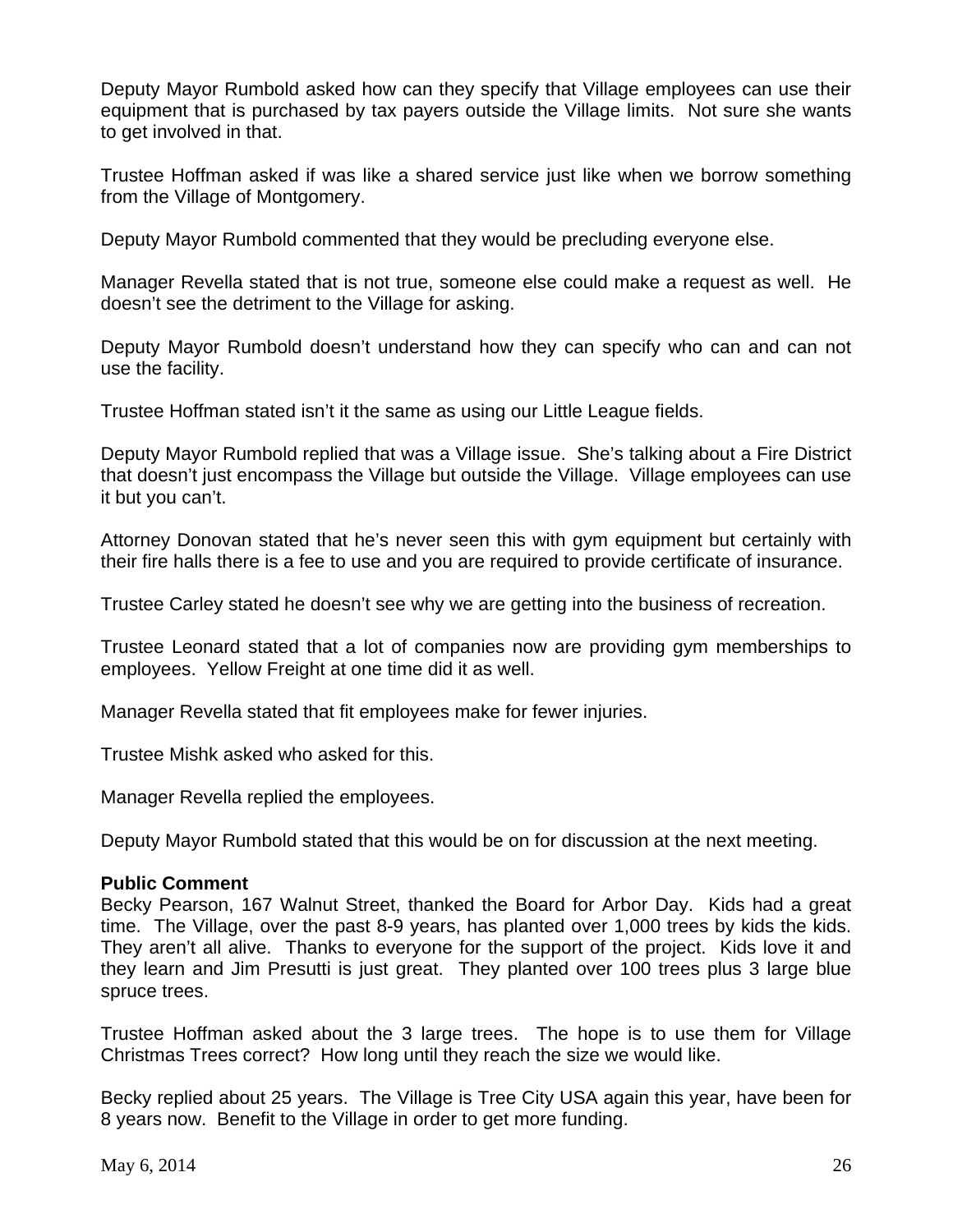Trustee Carley asked what Tree City was.

Becky replied that it is when you spend so much per year on trees, the planting and maintenance on them. Another state program you get recognized for. Application goes in in January and show you do so much in the program along with the arborist sends pictures. It's nice to be a part of so thank you. South Montgomery Street is a County Road to Route 52 correct.

Manager Revella replied yes.

Becky continued by asking why we are doing this and not the County. They did the guardrail in the past why aren't they spending the money to fix this.

Manager Revella answered so that we can have parking on it. They don't care about it that's not their position.

Trustee Hoffman stated that a guard rail is a safety issue that is something different than this. If you asked the County they would put it on their list but nothing would be done about it. Experience tells you nothing. Plus we can do parking on the street.

Becky feels someone should try approaching the County.

Manager Revella replied we did. He is on the committee a year before the project was brought up and this is not something they are willing to do for us but willing to review it.

Becky said spending our money on a County road to preserve parking doesn't make sense to her.

Other answer from the County is to eliminate parking all together.

Manager Revella stated we are only looking at taking 2 out of 10 spaces total.

Becky suggested they look into it, as she was successful. Maybe the Mayor should contact them instead of the Manager. Sometimes it's a political thing.

Trustee Hoffman stated it's a safety issue and their likely response will be to take away all parking. It's a lower priority issue to them.

Nanette DeGroat, 80 N. Montgomery Street, asked about the gym cost; if they don't want to take liability why should we? What would we be responsible for?

Deputy Mayor Rumbold replied replacement of or any damages done to equipment and if the employees hurt themselves.

Manager Revella stated they would still be subject to our ethical and disciplinary codes.

Nanette asked about the garbage cans on Main Street, where are we with that.

May 6, 2014 27 Manager Revella stated we just got funds from the Walden Community Council Main Street Grant to replace them.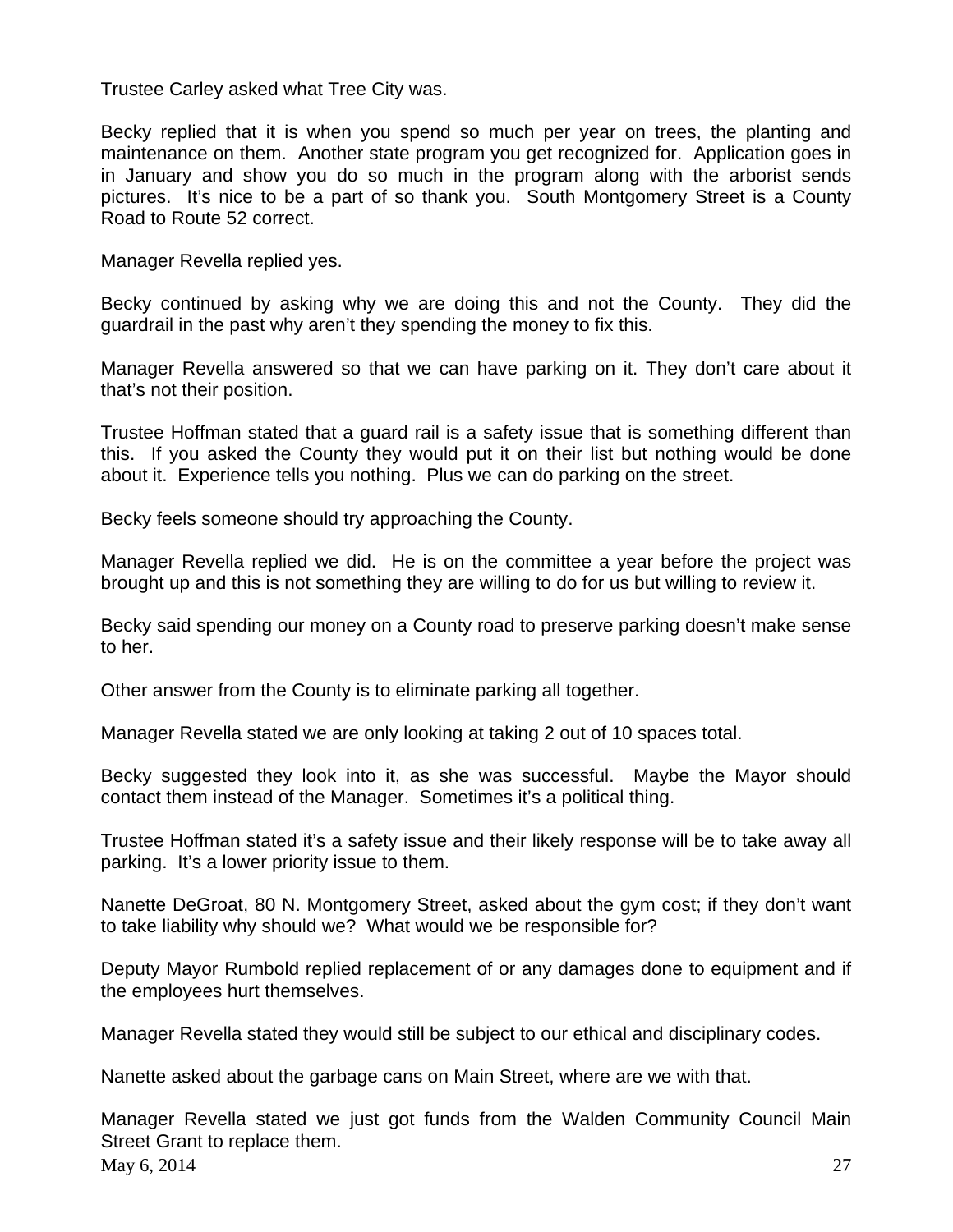Nanette said good then they should be going up soon.

Manager Revella stated we had a second issue come up about trees to figure out how to make it all work.

Nanette spoke about coming off of South Montgomery Street, she comes off there probably every day and agrees to move over the yellow lines as it might help and would push people over to the right a little bit. She has to creep out into the crosswalk to see as Sue stated. When she is walking from the West Side Deli and across to the Reardon building you have to cross River Road you have to look because they don't even put their blinkers on or look and are going really fast. That little push out doesn't stop them because they are over the line anyway. It's dangerous especially for pedestrians. Instead of pavers up here maybe the bluestone could be used up here.

Trustee Hoffman stated that if someone put a wheel on it, it would crack it.

Kerron Barnes, 120 Orchard Street, stated that Mary Ellen spent much of last summer working on 2 grants from the William G. Pomerory Foundation for historic markers; one for Walden Knife and one for NY Knife Co. We received a check for \$2,000 for the two signs. It was nice to work with Mary Ellen as she did a lot of research and was an interesting project.

Fred Perna, 31 Van Wyck Court Wallkill, stated that as a past fire commissioner the Village shouldn't be involved with the gym.

### **Payment of the Audited Bills**

Trustee Carley made a motion to pay the audited bills. Seconded by Trustee Mishk. All ayes. Motion carried.

Trustee Leonard asked for more information about the invoice from VRI all day pump bill on Pond Road Pump. He asked if Fred could answer what it was about. The one with the 7 hours for a mechanic and laborer that were there.

Fred replied that they worked with one of our guys with the electric as we can't do that.

Trustee Leonard stated there is no horsepower on it and don't know if the fuses were checked afterwards. He'd like more information on the bill, thought it was generic, and very expensive.

Fred replied he could get it for him.

### **Correspondence**

Trustee Mishk reported he was copied with the Village Manager from Car Tech about 3 complaints he made about zoning violations and asking for results.

# **Miscellaneous Comments from the Board of Trustees**

Deputy Mayor Rumbold commented that she went to the Spring Tea at the Walden House which was wonderful as usual. She had a great time. She asked what was going on with the speed hump on Oakland.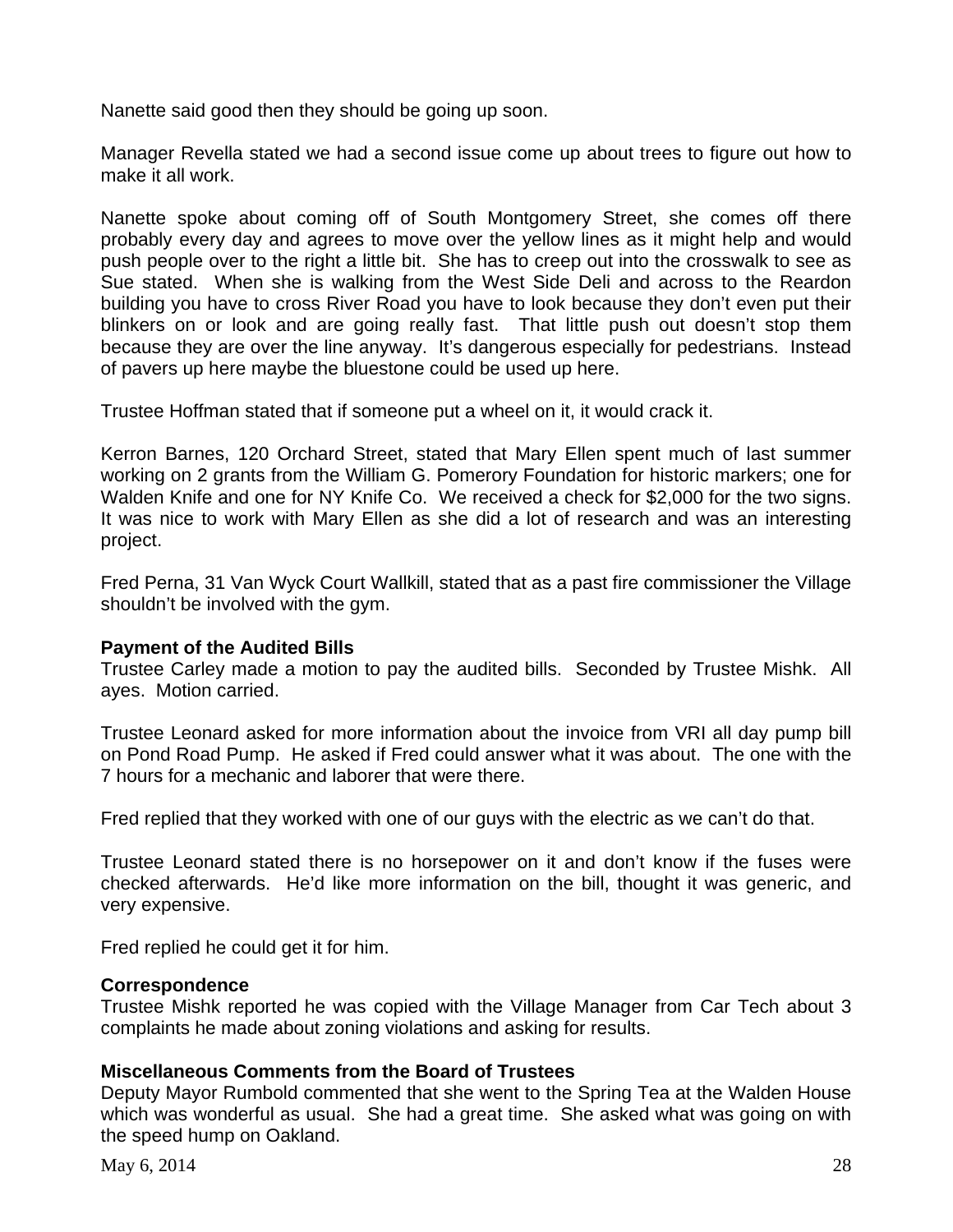Manager Revella replied in their free time will get on it. They have to put in water main first. They are prepared for it they just need time to do it. Depending on the projects may have to solicit help.

Deputy Mayor Rumbold thanked the Board for their work on the snow removal issues; she knows it wasn't easy especially when residents aren't happy. We are bound to uphold the laws of the Village. It puts us in a tough situation because we have to balance what our job is and sympathizing with people for situations like that. Thanks for being here and helping make a tough decision.

Trustee Hoffman wanted to thank the employees who worked on the snow/ice removal on that as well. Jay, Tara, and John did a tremendous amount of work on this. They were available for our questions. He personally spoke to Jay and John for a long time on this. And Tara made it easy to get though by putting it all together for us. He also wanted to thank Fred for his report. It was the most detailed report he has ever seen and very enlightening. It was much appreciated.

Deputy Mayor Rumbold stated that she also called and told Fred the same thing. They do so much and it gives us insight as a Board member. We have been asking for similar reports from other dept heads. Not sure where you have the time but it was Insightful and we truly thank you.

Trustee Mishk asked where we are with the pedestrian bridge.

Manager Revella stated we are negotiating with Norfolk Sothern. They are not inclined to sell, they want a lease but we can't do that.

Trustee Hoffman made a motion to amend Resolution 40-13-14 Tax Warrant to take off the snow and ice removal charges incurred at 72 Orchard Street and to amend the  $8<sup>th</sup>$  resolve paragraph in the resolution to be less \$220 for property maintenance charges. Seconded by Trustee Mishk. 4 ayes, 0 nays, 1 abstention (Trustee Carley). Motion carried.

### **Executive Session**

Trustee Hoffman moved to go into Executive Session to discuss Collective bargaining negotiations with the PBA. Seconded by Trustee Carley. All ayes. Motion carried.

### **Reconvene**

Trustee Carley moved to reconvene the regular meeting. Seconded by Trustee Mishk. All ayes. Motion carried.

### **Adjournment**

Trustee Hoffman moved to adjourn. Seconded by Trustee Mishk. All ayes. Meeting adjourned.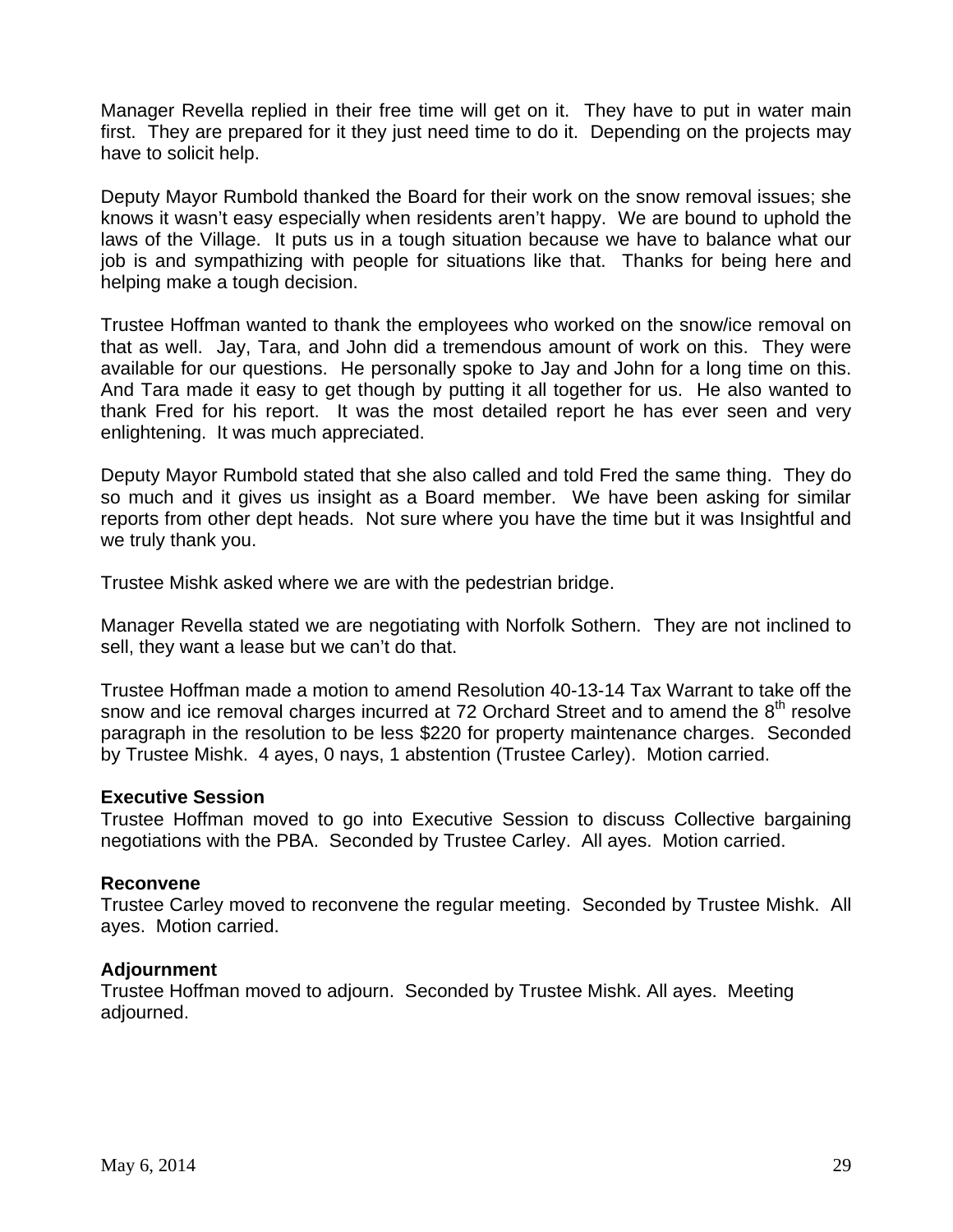### **Village of Walden Board of Trustees Regular Meeting May 6, 2014 Motions & Resolutions**

### **Snow & Ice Removal Disputes**

Trustee Leonard made a motion to uphold the appeal and overturn the snow and ice charges incurred at the property of 72 Orchard Street. Seconded by Trustee Mishk. 4 ayes, 1 nay (Trustee Carley). Motion carried.

Trustee Hoffman made a motion to deny the appeals of the snow and ice charges incurred at the following properties: 36 John Street, 41 Valley Avenue, 40 Bergen Avenue, 48 Ulster Avenue, 101 South Montgomery Street, 73 North Montgomery Street, 69 Ulster Avenue, 73 Ulster Avenue, 20 Church Street, 105 South Montgomery Street, 22 Ulster Avenue, 35 North Montgomery Street, 38 South Montgomery Street, 93 Highland Avenue, 65 Pleasant Avenue, 28 Gladstone Avenue, and 62 Pleasant Avenue. Seconded by Trustee Mishk. 4 ayes, 1 nay (Trustee Carley). Motion carried.

### **Public Hearing – CDBG Application**

 Trustee Hoffman made a motion to open the public hearing for the CDBG Application. Seconded by Trustee Leonard. All ayes. Motion carried.

 Trustee Leonard made a motion to close the public hearing for the CDBG Application. Seconded by Trustee Carley. All ayes. Motion carried.

 Trustee Mishk made a motion to authorize the application for a 3 year CDBG Application for \$375,000 for rehab of the Pine Street Pump Station with a sub application for a 1 year CDBG Application for \$125,000 for Sidewalk Improvements. Seconded by Trustee Leonard. All ayes. Motion Carried.

# **Approval of the April 1, 2014 Minutes**

Trustee Hoffman made a motion to approve the April 1, 2014 minutes. Seconded by Trustee Mishk. All ayes. Minutes approved.

### **Approval of the April 22, 2014 Minutes**

Trustee Carley made a motion to approve the April 22, 2014 minutes. Seconded by Trustee Hoffman. All ayes. Minutes approved.

### **Tax Warrant – Resolution 40-13-14**

Trustee Hoffman made a motion to adopt Resolution 40-13-14 Levying Village Taxes for Fiscal Year 2014-2015. Seconded by Trustee Leonard. All ayes. Motion carried.

Trustee Hoffman made a motion to amend Resolution 40-13-14 Tax Warrant to take off the snow and ice removal charges incurred at 72 Orchard Street and to amend the  $8<sup>th</sup>$ resolve paragraph in the resolution to be less \$220 for property maintenance charges. Seconded by Trustee Mishk. 4 ayes, 0 nays, 1 abstention (Trustee Carley). Motion carried.